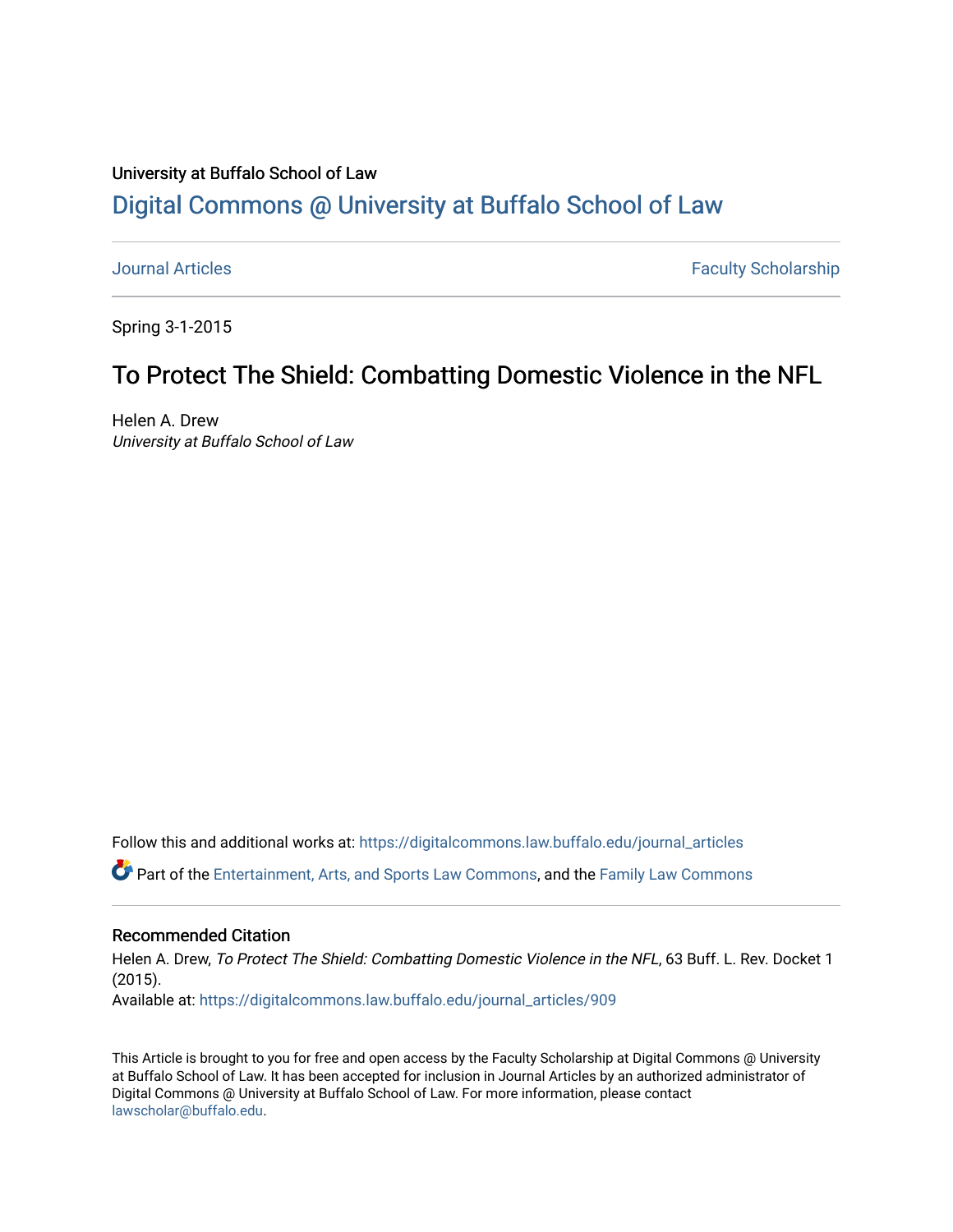# **BUFFALO LAW REVIEW**  *THE DOCKET*

## **To Protect the Shield: Combatting Domestic Violence in the NFL**

#### HELEN A. DREW†

 "It's been a year like no other," said New York Giants owner John Mara, as the 2014-2015 NFL season drew to a close.<sup>1</sup> As the delirious fans in Buffalo celebrated the purchase of the Bills franchise by the Pegula family,<sup>2</sup> Cleveland debated the performance of "Johnny Football,"<sup>3</sup> and a previously unknown running back made Patriots and NFL history with a 200-yard game,<sup>4</sup> media coverage of the NFL was dominated by some of the most ugly off-field incidents in the League's history. This Article will examine the most significant of these incidents, involving NFL players Ray Rice, Ray McDonald, Adrian Peterson, Jonathan Dwyer, and Greg Hardy. Ironically, as this piece is published, former New England Patriots Pro Bowler, Aaron Hernandez, is the defendant in a murder trial, and may well face a second murder charge due to evidence uncovered during the

 TODAY (Dec. 2, 2014, 7:35 PM),<http://www.usatoday.com/story/sports/nfl/browns>/ 3. Jim Corbett, *Manziel or Hoyer? QB Debate has Browns Fans Split*, USA 2014/12/02/quarterback-debate-in-cleveland-splits-browns-fans/19801915.

4*.* Dan Hanzus, *Pats' Jonas Gray has 201-yard Game after Stat Change*, NFL, [http://www.nfl.com/news/story/0ap3000000430522/article/pats-jonas-gray-has-](http://www.nfl.com/news/story/0ap3000000430522/article/pats-jonas-gray-has)201yard-game-after-stat-change (last updated Nov. 18, 2014, 9:58 PM).

<sup>†</sup> Adjunct Professor, SUNY Buffalo Law School.

 2014),<http://mmqb.si.com/2014/12/10/nfl-new-personal-conduct-policy-explained>. 2. *Pegulas Buy Bills to Cement Commitment to Buffalo*, USA TODAY (Oct. 11, 1. Jenny Vrentas, *Three Months After Ray Rice. . .* , THE MMQB (Dec. 10,

 2014, 1:53 AM), <http://www.usatoday.com/story/sports/nfl/2014/10/11/pegulas>buy-bills-to-cement-commitment-to-buffalo/17091827.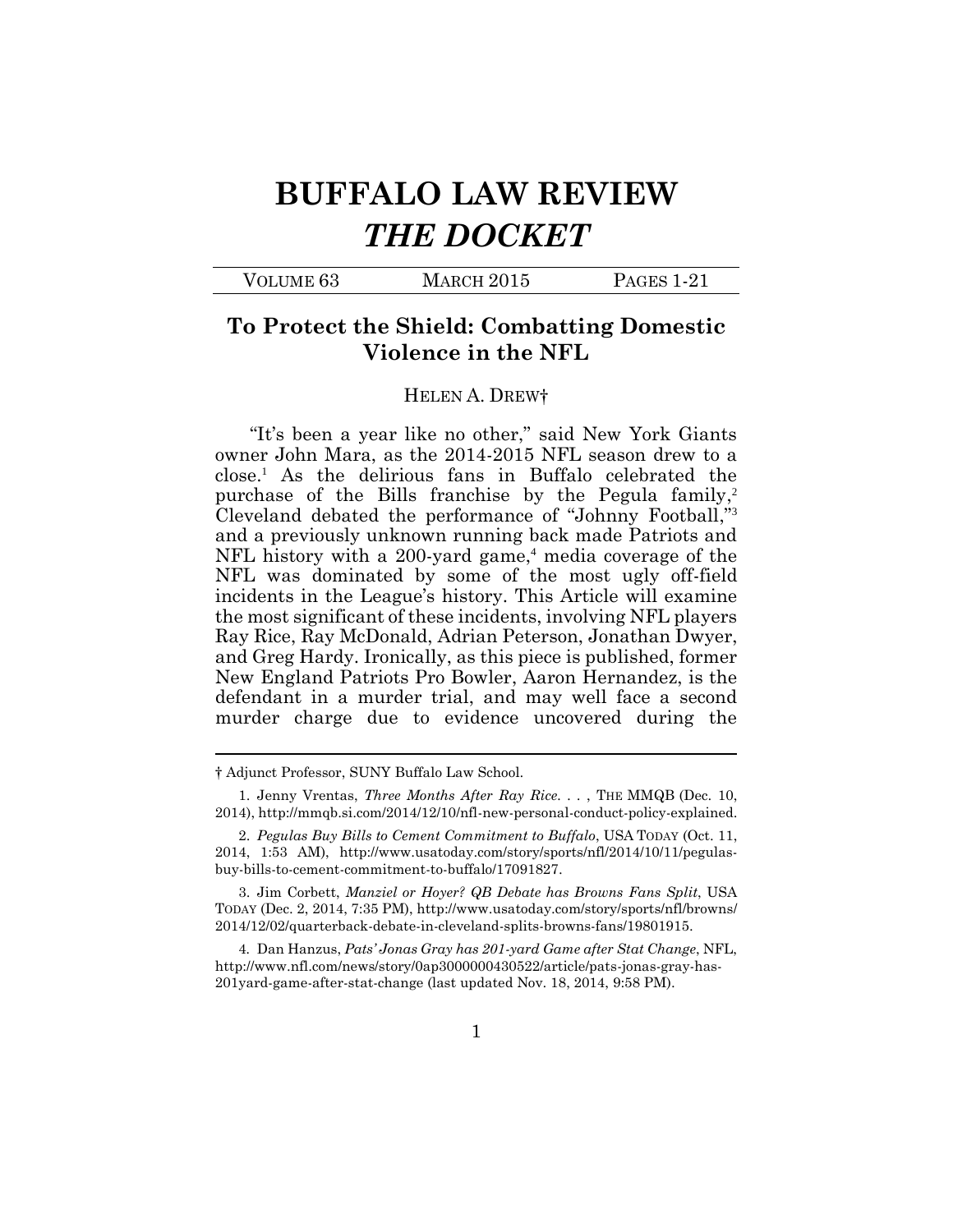teams, and NFL sponsors to the NFL's treatment of these Next, this Article will detail the actions of the National procedures.<sup>6</sup> The NFL brand will be compared to The Disney Look,<sup>7</sup> a highly effective international entertainment image which is also implemented in a collectively bargained environment. Finally, this Article concludes that the NFL and NFLPA can best protect the NFL brand and ensure its continued success by instituting swift, comprehensive, and scrupulous adherence to detailed, impartial due process procedures for each alleged incident and any and all appeals. 2 *BUFFALO LAW REVIEW* [Vol. 63 prosecution of the first case.<sup>5</sup> The reaction of the media, events will be examined for the impact upon the NFL brand. Football League Players' Association ("NFLPA") in response to the NFL's efforts to protect its brand through disciplinary substantial disciplinary measures in conjunction with

#### I. THE EVENTS OF 2014

#### A*. Ray Rice and Domestic Violence*

 The unlikely kickoff for the nightmare season was, ironically, Valentine's Day weekend, 2014. Ray Rice, a talented Baltimore Ravens running back and franchise icon, celebrated the holiday with his then-fiancée, Janay Palmer, at a New Jersey casino complex.<sup>8</sup> After consuming a considerable amount of alcohol, the couple entered an elevator in the adjoining hotel while arguing.<sup>9</sup> As the dispute became more heated, Ms. Palmer allegedly spat at Mr. Rice,<sup>10</sup>

9. *Id.* 

<sup>5.</sup> Jon Schuppe, *Former NFL Star Aaron Hernandez Starts Murder Trial*, NBC NEWS, <http://www.nbcnews.com/storyline/aaron-hernandez/former-nfl-star>aaron-hernandez-starts-murder-trial-n282556 (last visited Feb. 2, 2015). Mr. Hernandez was cut by the Patriots following his arrest in 2013. *Id.* 

<sup>6.</sup> *See infra* Part II.D.

<sup>7.</sup> *See infra* Part III.

 *Misdirection by Team, Scant Investigation by NFL*, ESPN (Sept. 19, 2014), 8. Don Van Natta, Jr. & Kevin Van Valkenburg, *Rice Case: Purposeful*  [http://espn.go.com/espn/otl/story/\\_/id/11551518/how-ray-rice-scandal-unfolded](http://espn.go.com/espn/otl/story/_/id/11551518/how-ray-rice-scandal-unfolded)baltimore-ravens-roger-goodell-nfl.

<sup>10.</sup> John Barr, *Sources: Ray Rice Spat at Fiancee*, ESPN, [http://espn.go.com/espn/otl/story/\\_/id/11503496/ray-rice-spat-face-fiancee-twice-](http://espn.go.com/espn/otl/story/_/id/11503496/ray-rice-spat-face-fiancee-twice)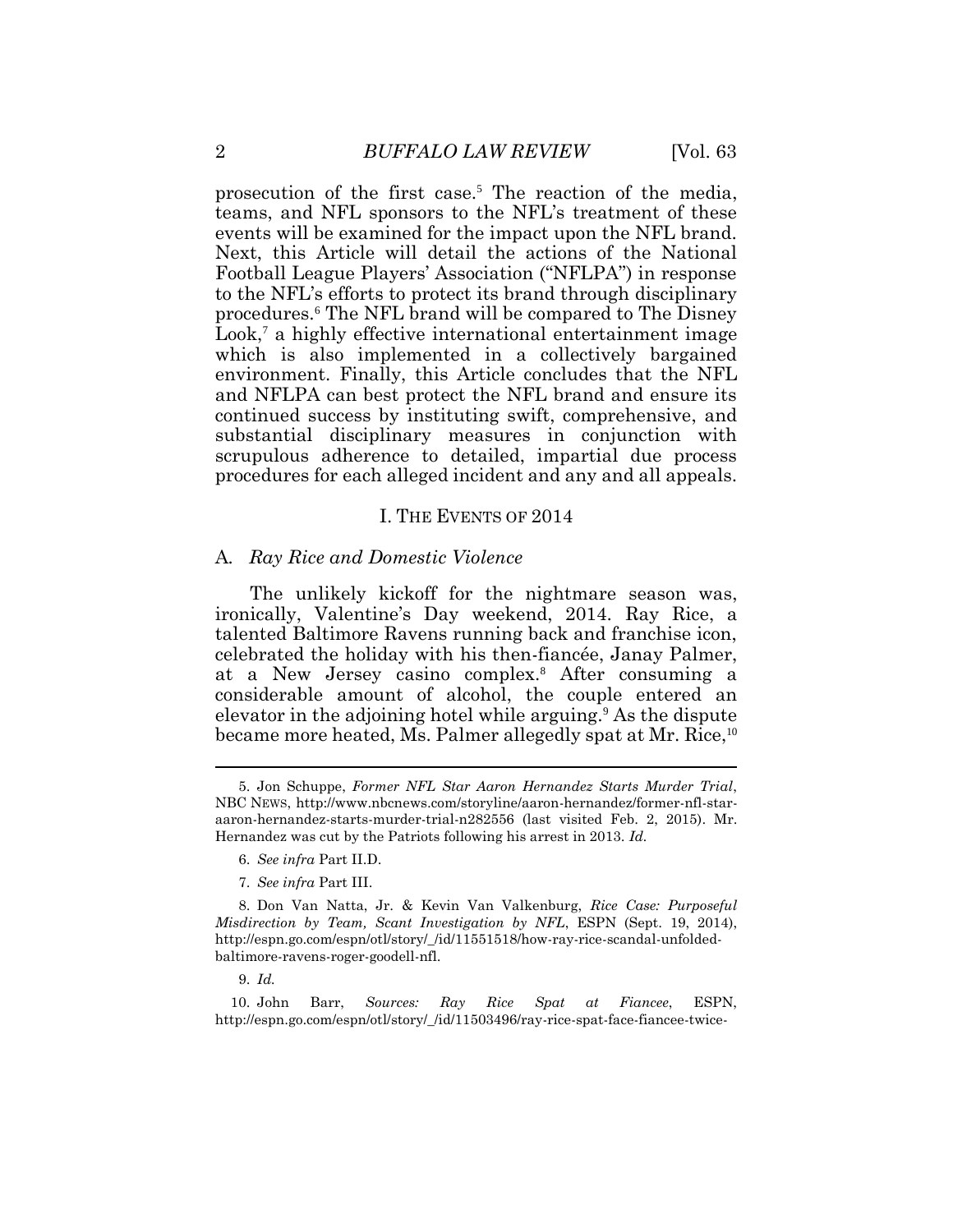who responded with a left hook, which, it was ultimately determined, knocked Ms. Palmer out.<sup>11</sup> The initial video of the incident shows Mr. Rice attempting to drag Ms. Palmer's unceremoniously on the [floor.](https://floor.12)<sup>12</sup> Both Ms. Palmer and Mr. Rice were arrested, but the charges against Ms. Palmer were [dropped.](https://dropped.13)<sup>13</sup> Mr. Rice was indicted by an Atlantic City Grand Jury for third degree aggravated assault on March 27, 2014.<sup>14</sup> inert body out of the elevator as it opens, then dropping her The couple was married the next day.<sup>15</sup>

 Ultimately, Mr. Rice pled not guilty to the charge and was accepted into a diversionary program for first-time offenders, with the potential to have the charges cleared after  $\mathbf{a}$  Commissioner Roger Goodell suspended Mr. Rice for two year.<sup>16</sup> Approximately three months later, NFL games after meeting with Mr. and Mrs. Rice in New York.<sup>17</sup>

 Significantly, the Commissioner never addressed the disciplinary issue with the media until the NFL Hall of Fame ceremonies in Canton, Ohio, a week after imposing the [suspension.](https://suspension.18)<sup>18</sup> The only official acknowledgment was a press conference by the Ravens on May 23, 2014, three weeks after During that press conference, a live tweet read: "Janay Rice Mr. Rice was accepted into the diversionary [program.](https://program.19)<sup>19</sup>

13. *Id*.

15. *Key Events in the Ray Rice Story*, *supra* note 14.

- 17. *Id*.
- 18. *Id*.
- 19. *Id.*

 punch-lines-reports (last updated Sept. 11, 2014); Stephen A. Crockett Jr., *New High-Def Version of Ray Rice Assault Reveals Obscenities and Spitting*, THE ROOT (Sept. 9, 2014, 9:41 AM), <http://www.theroot.com/articles/culture/2014/09>/ new hi\_def\_version\_of\_ray\_rice\_assault\_reveals\_obscenities\_and\_spitting.html.

<sup>11.</sup> Natta & Valkenburg, *supra* note 8.

<sup>12.</sup> *Id*.

 for Aggravated Assault, New Jersey v. Rice, No. 14-03-0713 (Filed Mar. 27, 2014), 14. *Key Events in the Ray Rice Story*, CNN,<http://www.cnn.com/2014/09/09/us>/ ray-rice-timeline/# (last updated Sept. 16, 2014, 10:34 AM); *see also* Indictment *available at* [http://www.wbaltv.com/blob/view/-/25200438/data/1/-/r0ajofz/-/Ray-](http://www.wbaltv.com/blob/view/-/25200438/data/1/-/r0ajofz/-/Ray)Rice-Indictment-PDF.pdf.

<sup>16.</sup> *Id*.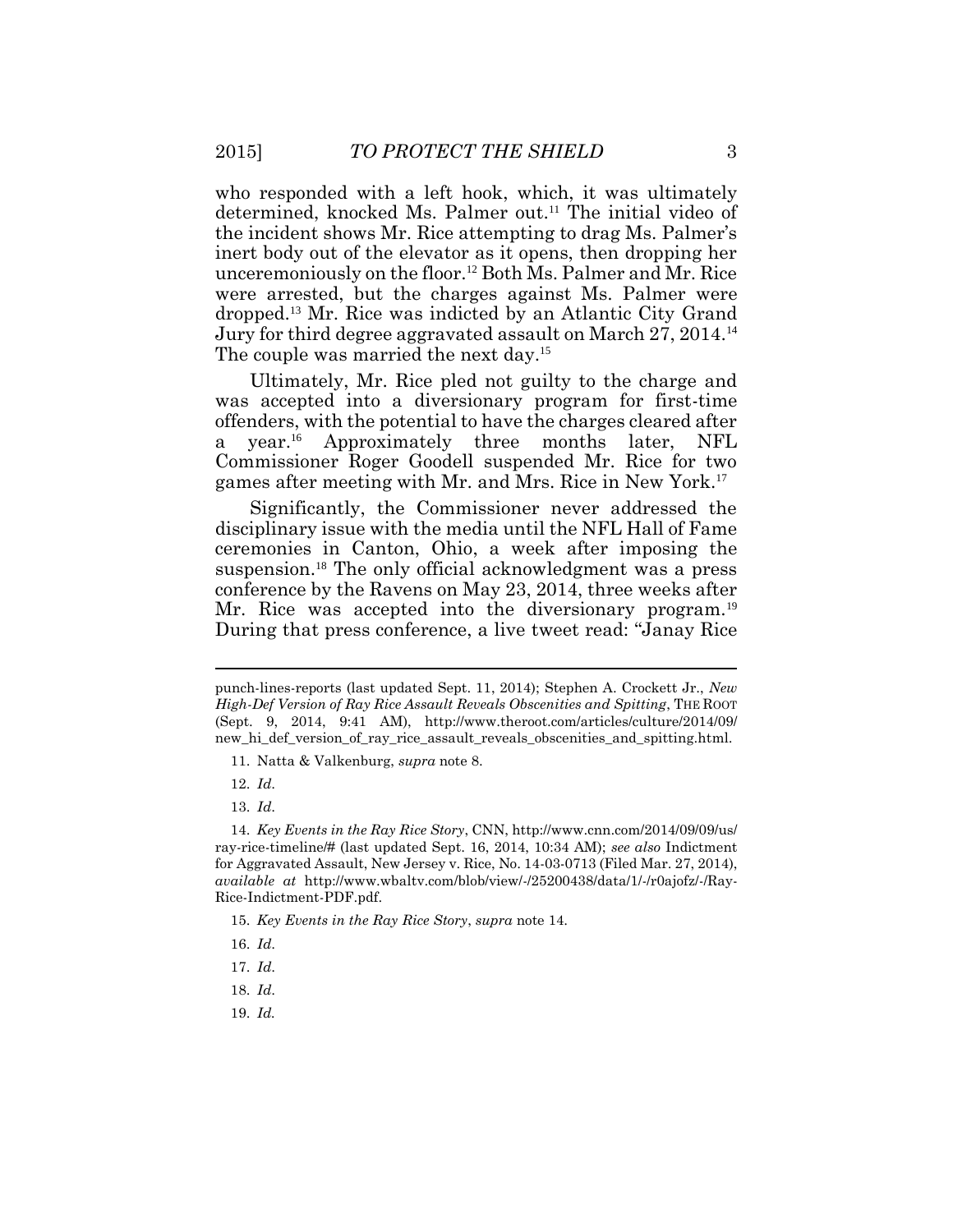4 *BUFFALO LAW REVIEW* [Vol. 63 says she deeply regrets the role that she played the night of the incident[,]"<sup>20</sup> unleashing a firestorm of protest from advocates for victims of domestic violence.

 The Commissioner's remarks at the Hall of Fame induction ceremony did not put out the fire. Rather, by late Commissioner Goodell took the unprecedented step of issuing a public apology: August it became clear that the two-game suspension was fanning the flames of [controversy.](https://controversy.21)<sup>21</sup> In response,

 My disciplinary decision led the public to question our sincerity, our commitment, and whether we understood the toll that domestic violence inflicts on so many families. I take responsibility both for the decision and for ensuring that our actions in the future properly reflect our values. I didn't get it right. Simply put, we have to do better. And we will.<sup>22</sup>

 The Commissioner also announced a new, revised Personal Conduct Policy with substantially harsher penalties for incidents of domestic violence. A first offense results in a six-game suspension, and a lifetime ban is imposed for a second [offense.](https://offense.23)<sup>23</sup> Significantly, the Commissioner stated:

 The public response reinforced my belief that the NFL is held to a higher standard, and properly so. Much of the criticism stemmed from a fundamental recognition that the NFL is a leader, that we do stand for important values, and that we can project those values in ways that have a positive impact beyond professional football. We embrace this role and the responsibility that comes with it. $^{24}$ 

 What appeared to be the beginning of a new era in NFL discipline was short-lived, however. Ray McDonald, a

 $\overline{a}$ 

<sup>20.</sup> *Id.* 

<sup>21.</sup> Roxanne Jones, *NFL, Apologize to Women for Ray Rice*, CNN, [http://www.cnn.com/2014/08/01/opinion/jones-roger-goodell-ray-rice/index.html#](http://www.cnn.com/2014/08/01/opinion/jones-roger-goodell-ray-rice/index.html) top of page (last updated Aug. 28, 2014, 4:42 PM).

 22. *Key Events in the Ray Rice Story*, *supra* note 14.

<sup>23.</sup> Letter from Roger Goodell, NFL Comm'r, to NFL Owners (Aug. 28, 2014) (on file with author), *available at* <http://www.nfl.com/static/content/public/photo>/ 2014/08/28/0ap3000000384873.pdf.

 24. *NFL Commissioner Addresses Domestic Violence*, CNN, http:// <www.cnn.com/2014/08/28/sport/nfl-goodell-domestic-violence-memo/index.html> (last updated Aug. 28, 2014, 4:12 PM).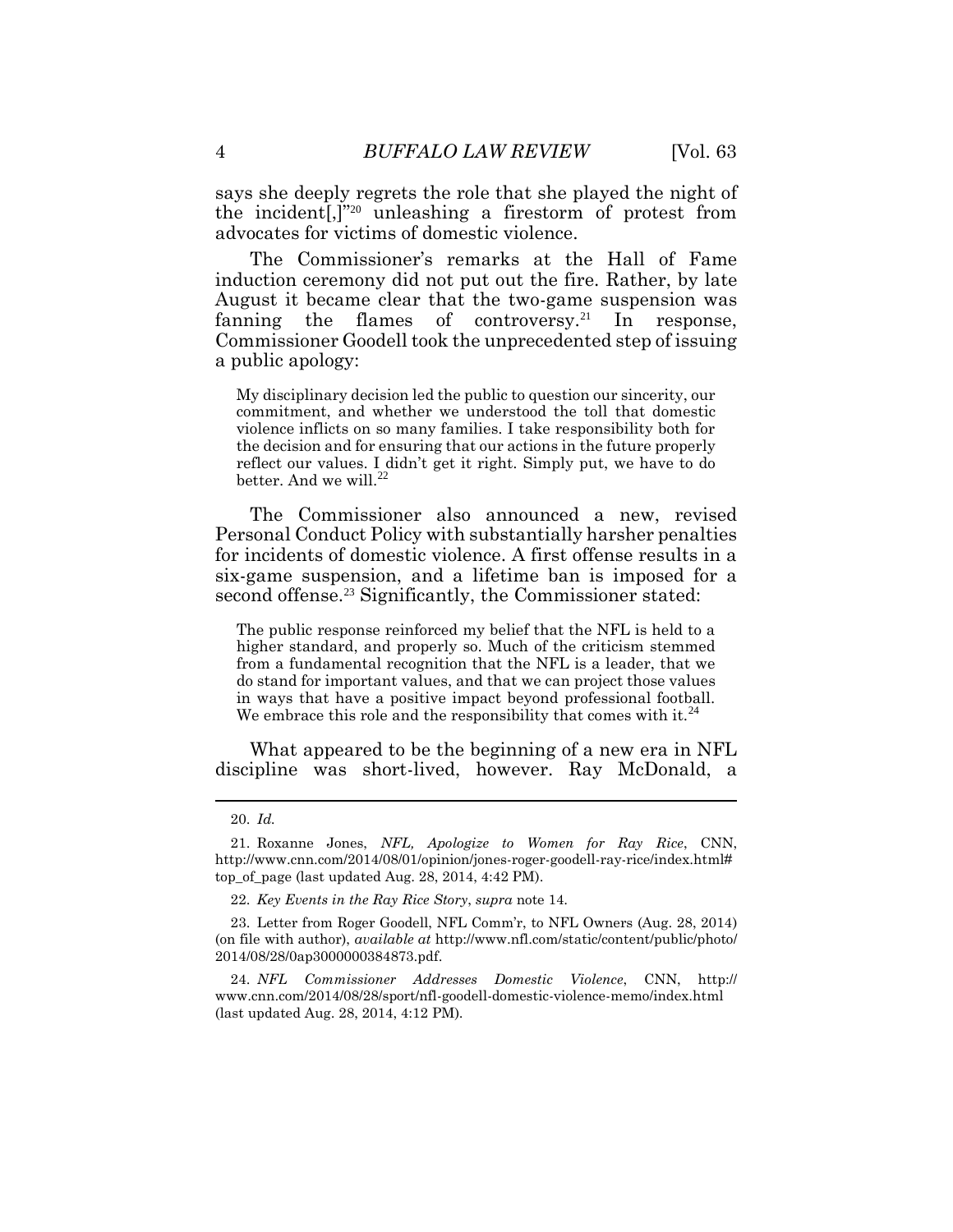defensive end for the San Francisco 49ers, was arrested on August 31, 2014, on felony domestic violence [charges.](https://charges.25)<sup>25</sup> Although the charges were ultimately dropped due to conflicting stories and a lack of cooperation from McDonald's fiancée, the investigation revealed that police had been called months [earlier.](https://earlier.26)<sup>26</sup> Inexplicably, although Commissioner Goodell indicated that McDonald would be subject to the newly announced policy, McDonald continued to play while Ray Rice, Adrian Peterson, and Jonathan Dwyer did not.<sup>27</sup> As distinction of having the most players arrested (ten) over the course of the last two [years.](https://years.28)<sup>28</sup> for at least one similar incident at the McDonald home three a result of McDonald's arrest, the 49ers held the dubious

 Then, on September 8, 2014, less than two weeks after the announcement of the revised Personal Conduct Policy, TMZ released video footage that was taken inside the Palmer in the face, knocking her [unconscious.](https://unconscious.29)<sup>29</sup> The NFL immediately suspended Mr. Rice indefinitely, claiming that President Barack Obama and Maryland Governor Martin depicted in the TMZ [video.](https://video.31)<sup>31</sup> Amid widespread outrage over elevator, which clearly showed Ray Rice punching Janay Mr. Rice had misled the Commissioner about the nature of the incident, and the Ravens terminated his [contract.](https://contract.30)<sup>30</sup> O'Malley both issued statements condemning the actions

 29*. Key Events in the Ray Rice Story*, *supra* note 14.

30. *See* Gregg Rosenthal, *Ray Rice Released by Ravens, Indefinitely Suspended*, NFL, <http://www.nfl.com/news/story/0ap3000000391538/article/ray-rice-released> -by-ravens-indefinitely-suspended (last updated Sept. 11, 2014, 1:20 PM).

 YAHOO! SPORTS (Sept. 8, 2014, 9:46 PM), [http://sports.yahoo.com/blogs/nfl-](http://sports.yahoo.com/blogs/nfl)31. Frank Schwab*, President Barack Obama Comments on Ray Rice Situation*, shutdown-corner/president-barack-obama-comments-on-ray-rice-situation-0146 12086.html.

<sup>25.</sup> Tim Keown, *No Charges in Ray McDonald Case*, ESPN, [http://espn.go.com/nfl/story/\\_/id/11852824/ray-mcdonald-san-francisco-49ers](http://espn.go.com/nfl/story/_/id/11852824/ray-mcdonald-san-francisco-49ers)cleared-domestic-violence-case (last updated Nov. 10, 2014, 3:13 PM).

<sup>26.</sup> *Id*.

<sup>27.</sup> *Id*.

 2014, 9:40 AM), [http://blog.sfgate.com/killion/2014/08/31/49ers-under-harbaugh-](http://blog.sfgate.com/killion/2014/08/31/49ers-under-harbaugh)28. Ann Killion, *49ers Lead NFL in Arrests Past 3 Years*, SF GATE (Aug. 31, lead-league-in-arrests.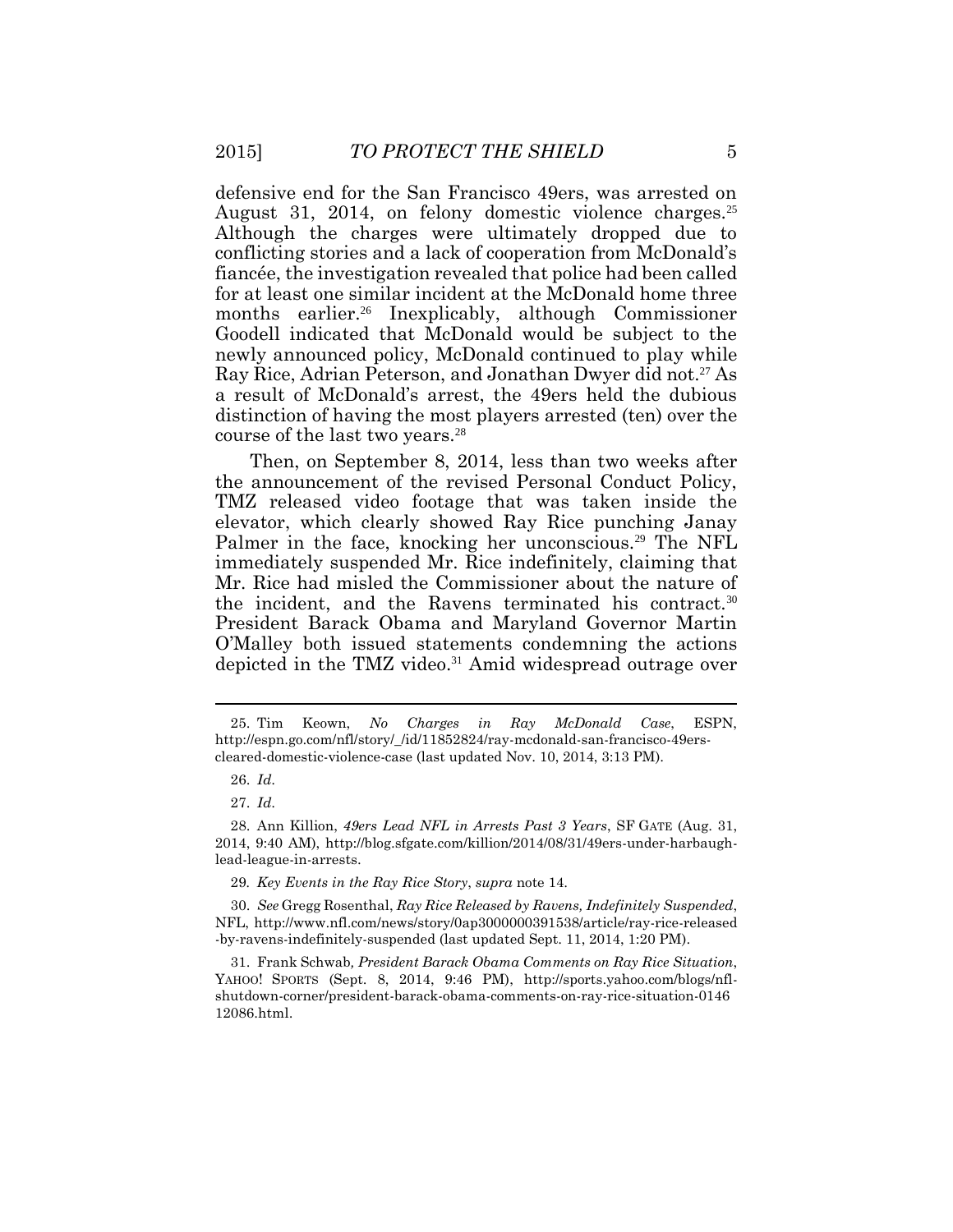over whether NFL officials had access to the second video prior to issuing the two-game [suspension.](https://suspension.32)<sup>32</sup> In response, the NFL appointed former FBI Director, Robert S. Mueller, III, Mr. Mueller concluded there was no evidence that the NFL had received the second video prior to suspending Mr. Rice the first time, but also noted that the NFL "should have done more with the information it had, . . . and should have taken February 15 incident."<sup>34</sup> Of note, Mr. Mueller's appointment <sup>6</sup>*BUFFALO LAW REVIEW* [Vol. 63 the brutal nature of the attack, a contentious debate ensued to conduct an independent investigation into the [matter.](https://matter.33)<sup>33</sup> additional steps to obtain all available information about the as independent investigator also gave rise to criticism because of connections between Mr. Mueller's law firm and the NFL.<sup>35</sup>

 Meanwhile, the NFLPA promptly appealed Mr. Rice's suspension by the Commissioner,<sup>36</sup> and shortly after that, Rice filed a grievance for wrongful termination by the [Ravens.](https://Ravens.37)<sup>37</sup> The NFLPA requested a neutral arbitrator for the suspension appeal, citing the involvement of the

 $\overline{a}$ 

<sup>32.</sup> *See id*.

 *Rice Situation*, CBS SPORTS (Sept. 10, 2014, 11:21 PM),<http://www.cbssports.com>/ 33. John Breech, *NFL: Ex-FBI Director Robert Mueller Will Investigate Ray*  nfl/eye-on-football/24704905/nfl-ex-fbi-director-robert-mueller-will-investigateray-rice-situation.

 34. Conor Orr, *Robert Mueller Releases Report on Rice Investigation*, NFL, <http://www.nfl.com/news/story/0ap3000000455483/article/robert-mueller>releases-report-on-rice-investigation (last updated Jan. 9, 2015, 2:01 PM).

 *Critics Say*, USA TODAY (Sept. 11, 2014, 8:32 PM), <http://www.usatoday.com>/ 35. Josh Peter & Jim Corbett, *NFL's Investigation Not Truly Independent,*  story/sports/nfl/2014/09/11/roger-goodell-ray-rice-robert-mueller-independentinvesigation/15454847.

<sup>36.</sup> Marc Sessler, *Ray Rice Appeals Indefinite Suspension*, NFL, <http://www.nfl.com/news/story/0ap3000000396009/article/ray-rice-appeals>indefinite-suspension (last updated Sept. 17, 2014, 9:19 AM).

 *Wrongful Termination, Sources Say*, BALTIMORE SUN (Oct. 21, 2014, 10:27 PM), 37. Aaron Wilson, *Ray Rice Files Formal Grievance Against Ravens for*  <http://www.baltimoresun.com/sports/ravens/ravens-insider/bal-ray-rice-files>formal-grievance-against-ravens-for-wrongful-termination-of-contract-sourcessay-20141021-story.html.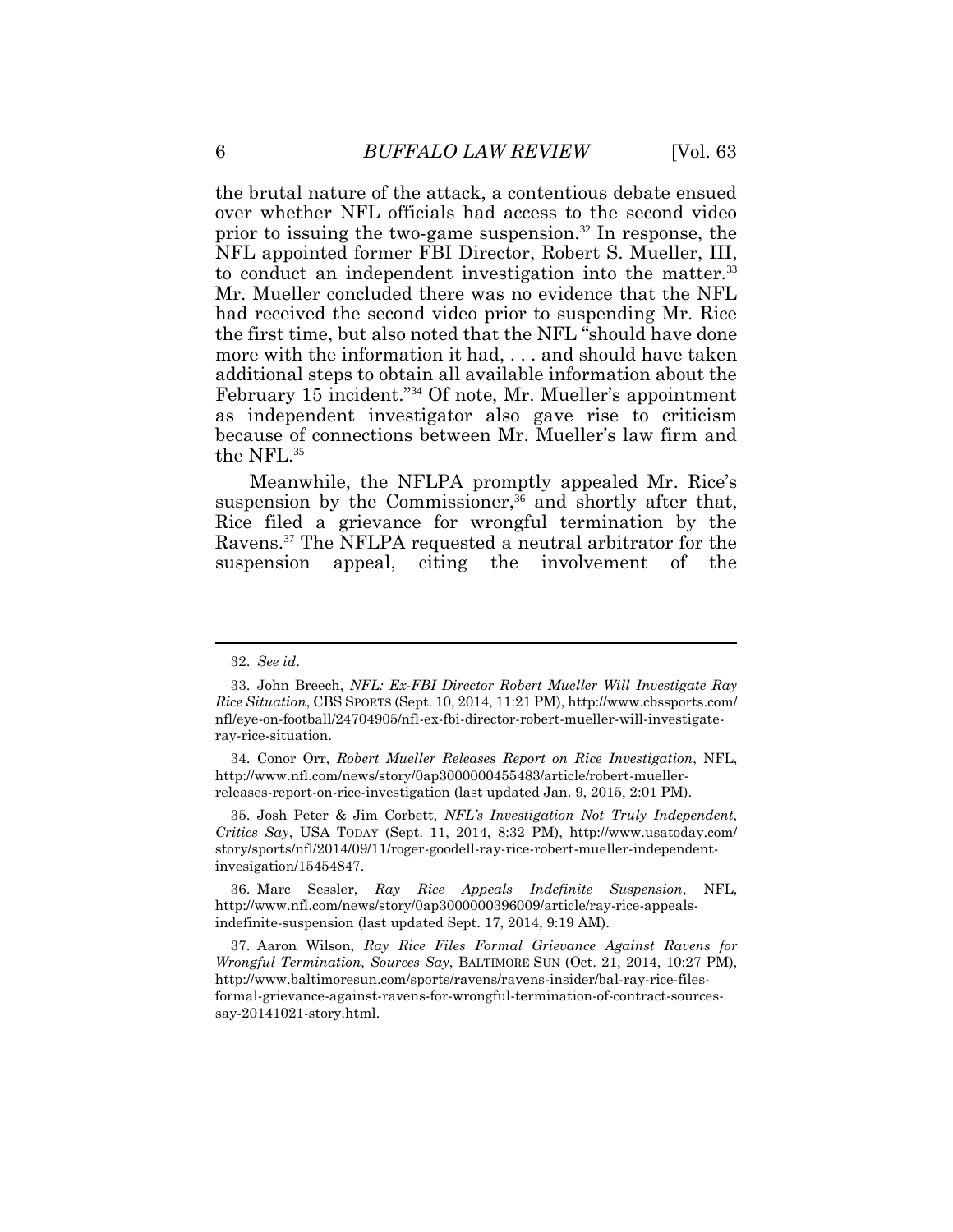Commissioner in the lengthy, involved disciplinary [process.](https://process.38)<sup>38</sup> Former U.S. District Judge Barbara S. Jones heard the appeal, and overturned the indefinite suspension as an abuse of the Commissioner's [discretion.](https://discretion.39)<sup>39</sup> Judge Jones noted that intentionally deceived the NFL about what had happened in Ravens was scheduled for January 15 and 16, 2015,<sup>41</sup> but was settled just prior to the hearing for \$1,550,000 there was no evidence to suggest that Mr. Rice had the [elevator.](https://elevator.40)<sup>40</sup> Mr. Rice's grievance hearing against the approximately half of the \$3,529,000 he was [seeking.](https://seeking.42)<sup>42</sup>

#### B*. Adrian Peterson and Child Abuse*

 Peterson, an All-Pro running back for the Minnesota Vikings, disciplined his four-year-old-son by using a "switch" on the boy's back, legs, and [genitals.](https://genitals.43)<sup>43</sup> When the child returned consistent with child [abuse.](https://abuse.44)<sup>44</sup> Consequently, on September On May 18, 2014, in Montgomery, Texas, Adrian home to his mother in Minnesota and was taken to a routine medical appointment, the physician deemed the injuries

 *Time to Turn the Page*, BALTIMORE SUN, (Jan. 16, 2015, 5:10 PM), <http://www>. 41. Aaron Wilson, *After Resolving Grievance with Ray Race, Ravens Say It's* [baltimoresun.com/sports/ravens/ravens-insider/bal-after-resolving-grievance](https://baltimoresun.com/sports/ravens/ravens-insider/bal-after-resolving-grievance)with-ray-rice-ravens-say-its-time-to-turn-the-page-20150116-story.html.

 \_/id/12412931/ray-rice-baltimore-ravens-reach-settlement-1588-million (last updated Mar. 3, 2015, 10:56 AM); Tom Pelissero, *Ray Rice Grievance Against*  2015, 11:34 42. *Report: Ray Rice Gets \$1.588 Million*, ESPN, <http://espn.go.com/nfl/story>/ *Ravens is Settled*, USA TODAY, (Jan. 15, 2015, 11:34 AM), <http://www.usatoday.com/story/sports/nfl/ravens/2015/01/15/ray-rice-grievance>settled-baltimore-ravens/21804389.

 NATION (Sept. 17, 2014, 12:22 PM), <http://www.sbnation.com/2014/9/17>/ 6334793/adrian-peterson-child-abuse-statement-vikings-timeline; Nick Wright,  *Updated: Exclusive Details on Adrian Peterson Indictment Charges*, CBS Houston 43. Steve DiMatteo, *A Timeline of the Adrian Peterson Child Abuse Case*, SB (Sept. 12, 2014, 5:17 PM), <http://houston.cbslocal.com/2014/09/12/exclusive>details-on-adrian-peterson-indictment-charges.

44. DiMatteo*, supra* note 43.

 38. *Ray Rice Wins Appeal, Eligible to Sign*, ESPN, <http://espn.go.com/nfl/story>/ \_/id/11949855/ray-rice-baltimore-ravens-wins-appeal-eligible-reinstatement (last updated Dec. 1, 2014, 7:57 PM).

<sup>39.</sup> *Id.* 

<sup>40.</sup> *Id.*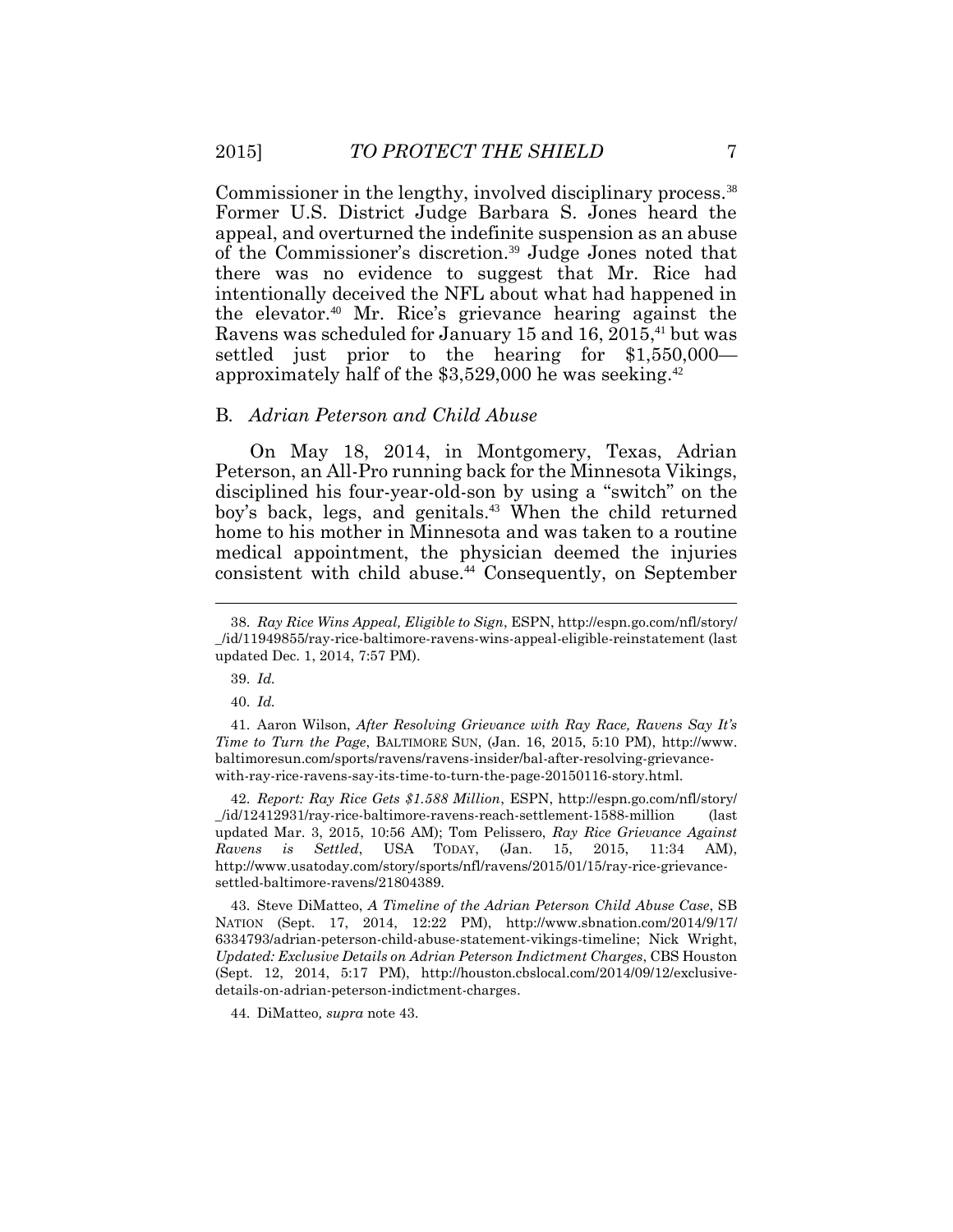recklessly or negligently causing injury to a [child.](https://child.45)<sup>45</sup> Less than an hour later, the Minnesota Vikings deactivated Mr. England [Patriots.](https://Patriots.46)<sup>46</sup> Mr. Peterson surrendered to authorities and was released on bail.<sup>47</sup> That Sunday, September 14, 2014, Cris Carter, NFL Hall of Fame member and ESPN analyst, made an impassioned plea to the Vikings ownership to keep Peterson off the field [indefinitely.](https://indefinitely.48)<sup>48</sup> On Monday, September 15, 2014, Mr. Peterson issued a statement explaining his characterizing the incident as the "'disciplining [of] a child.'"<sup>49</sup> 8 *BUFFALO LAW REVIEW* [Vol. 63<br>12, 2014, Mr. Peterson was indicted in Texas on charges of Peterson for the game that weekend against the New actions, and the Vikings reinstated Mr. Peterson,

 Vikings and NFL sponsors reacted immediately. Carlson Hotels, parent company of Radisson, suspended its sponsorship of the Vikings, with a strongly worded statement: "Radisson takes this matter very seriously particularly in light of our long-standing commitment to the protection of children. We are closely following the situation and effective immediately, Radisson is suspending its limited sponsorship of the Minnesota Vikings while we evaluate the facts and circumstances."<sup>50</sup>

 The Radisson logo had been on the backdrop to the podium where Peterson's reinstatement was [announced.](https://announced.51)<sup>51</sup>

46. DiMatteo, *supra* note 43.

47. *Id.* 

 $\overline{\phantom{a}}$ 

 48. *Cris Carter Takes Fervent Stand Against Child Abuse*, ESPN (Sept. 14, 2014, 12:34 PM), <http://espn.go.com/video/clip?id=11524750>.

 45. *See Adrian Peterson Booked, Released*, ESPN (Sept. 14, 2014, 9:49 AM), indicted-child-case; *see also* DiMatteo, *supra* note 43; Mike Durkin, *Adrian Peterson Indicted for Child Abuse in Texas*, KMSP-TV (Sept. 12, 2014, 4:41 PM), [http://espn.go.com/nfl/story/\\_/id/11514522/adrian-peterson-minnesota-vikings](http://espn.go.com/nfl/story/_/id/11514522/adrian-peterson-minnesota-vikings)<http://www.myfoxtwincities.com/story/26520293/tmz-adrian-peterson-indicted>for-child-abuse.

<sup>49.</sup> Jeff Gray, *Vikings Feel Adrian Peterson Was Just 'Disciplining a Child'*, SB NATION (Sept. 15, 2014, 2:46 PM), <http://www.sbnation.com/nfl/2014/9/15>/ 6153629/adrian-peterson-statement-arrest-child-abuse-vikings.

<sup>50.</sup> *Radisson Statement on the Minnesota Vikings*, CARLSON (Sept. 15 2014), [http://www.carlson.com/news-and-media/news-releases.do?article=8660785.](http://www.carlson.com/news-and-media/news-releases.do?article=8660785)

 *Adrian Peterson from All Team Activities*, WASH. POST (Sept. 17, 2014), 51. Soraya Nadia McDonald, *After Reinstating Him, Minnesota Vikings Ban*  <http://www.washingtonpost.com/news/morning-mix/wp/2014/09/17/after>-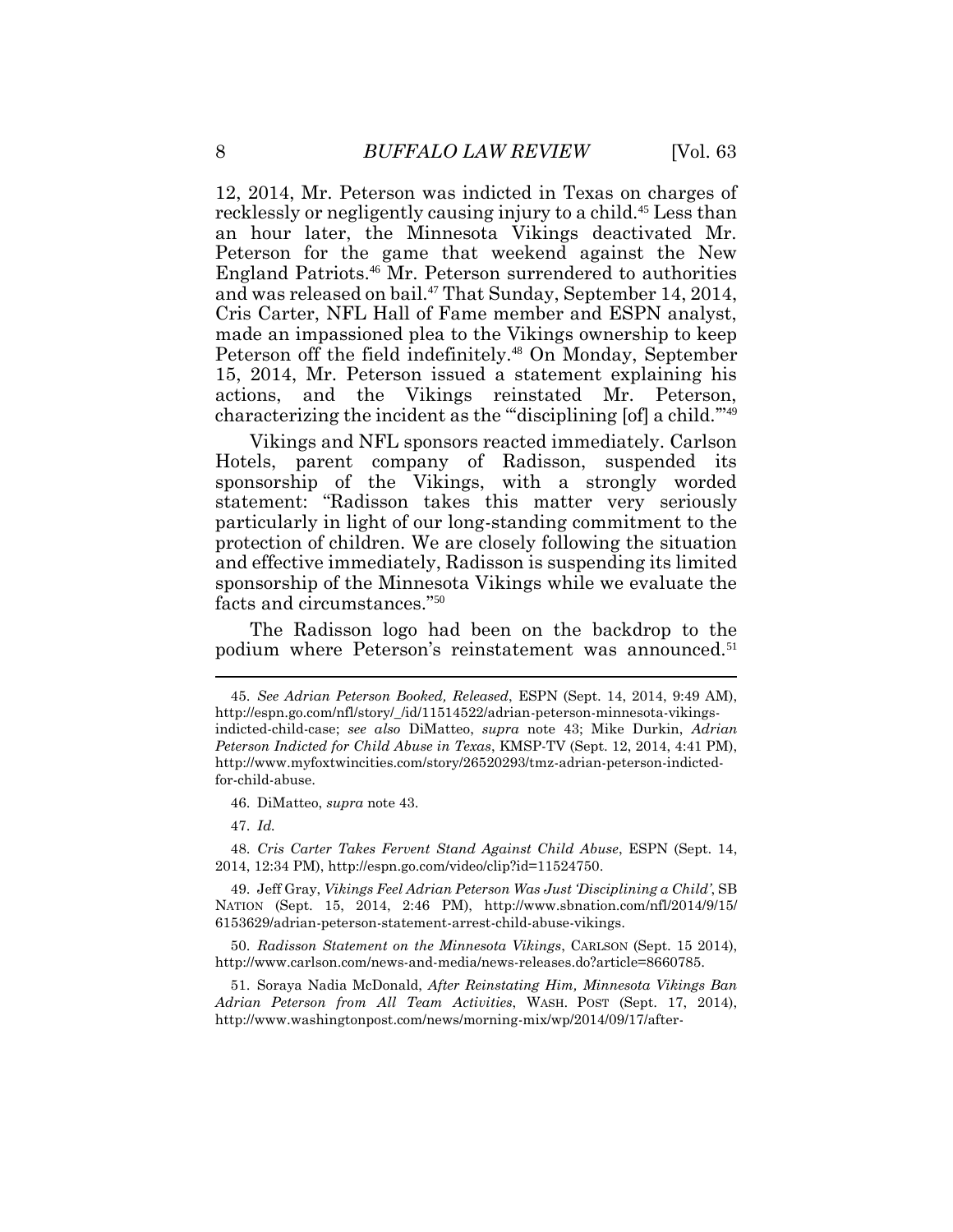Minnesota Health announced it was re-evaluating its partnership with the team, while local Nike stores stopped selling Peterson [jerseys.](https://jerseys.52)<sup>52</sup> Meanwhile, Peterson lost several individual sponsors, as Minnesota Governor Mark Dayton and Minnesota U.S. Senator Al Franken both called for most notably, premier NFL sponsor Anheuser-Busch, all issued statements condemning domestic violence and child abuse, and expressed concern about the League's treatment of the [issues.](https://issues.54)<sup>54</sup> Notably, on the same day, the NFLPA filed an Other sponsors quickly took action. The University of Peterson's [suspension.](https://suspension.53)<sup>53</sup> McDonald's, Campbell's Soup, and, appeal of Ray Rice's [suspension.](https://suspension.55)<sup>55</sup>

 In retrospect, Vikings owners Zygi and Mark Wilf probably should have anticipated the overwhelming backlash to Mr. Peterson's reinstatement. The firestorm of controversy matter was still at a boiling point. The Peterson arrest added more fuel to a growing maelstrom of public repulsion for the image of overly privileged, fabulously wealthy athletes who acted as if they were above any common standards of law and moral decency. As Peterson dismissed the beating of his child as a "whooping," which Peterson claimed to be a common form of discipline in East Texas when he was a child,<sup>56</sup> the event generated closer scrutiny of Peterson's personal life, revealing a series of sordid episodes that are distinctly that had been swirling about the NFL due to the Ray Rice

55. *Timeline: NFL's Month of Woe*, USA TODAY (Oct. 8, 9:19 AM),<http://www>. [usatoday.com/story/sports/nfl/2014/10/08/timeline-nfls-month-of-woe/16889819](https://usatoday.com/story/sports/nfl/2014/10/08/timeline-nfls-month-of-woe/16889819).

 56. *Adrian Peterson Indicted for Child Abuse, Turns Himself In*, CBS MINNEOSTA (Sept. 12, 2014, 11:59 PM),<http://minnesota.cbslocal.com/2014/09/12>/ adrian-peterson-indicted-for-child-abuse.

reinstating-him-minnesota-vikings-ban-adrian-peterson-from-all-teamactivities.

<sup>52.</sup> *Id.* 

<sup>53.</sup> *Id.* 

 *Sponsors Turn Up Heat Against NFL over Handling of Abuse Scandal*, NBC NEWS (Sept. 16, 2014, 4:13 PM), <http://www.nbcnews.com/storyline/nfl-controversy>/ 54. Cindy Boren, *Anheuser-Bush 'Increasingly Concerned' over NFL's Domestic-Violence Issues*, WASH. POST (Sept. 16, 2014), <http://www.washingtonpost.com/blogs/early-lead/wp/2014/09/16/anheuser-busch>increasingly-concerned-over-nfls-domestic-violence-issues; Ben Popken, *Major*  major-sponsors-turn-heat-nfl-over-handling-abuse-scandal-n204736.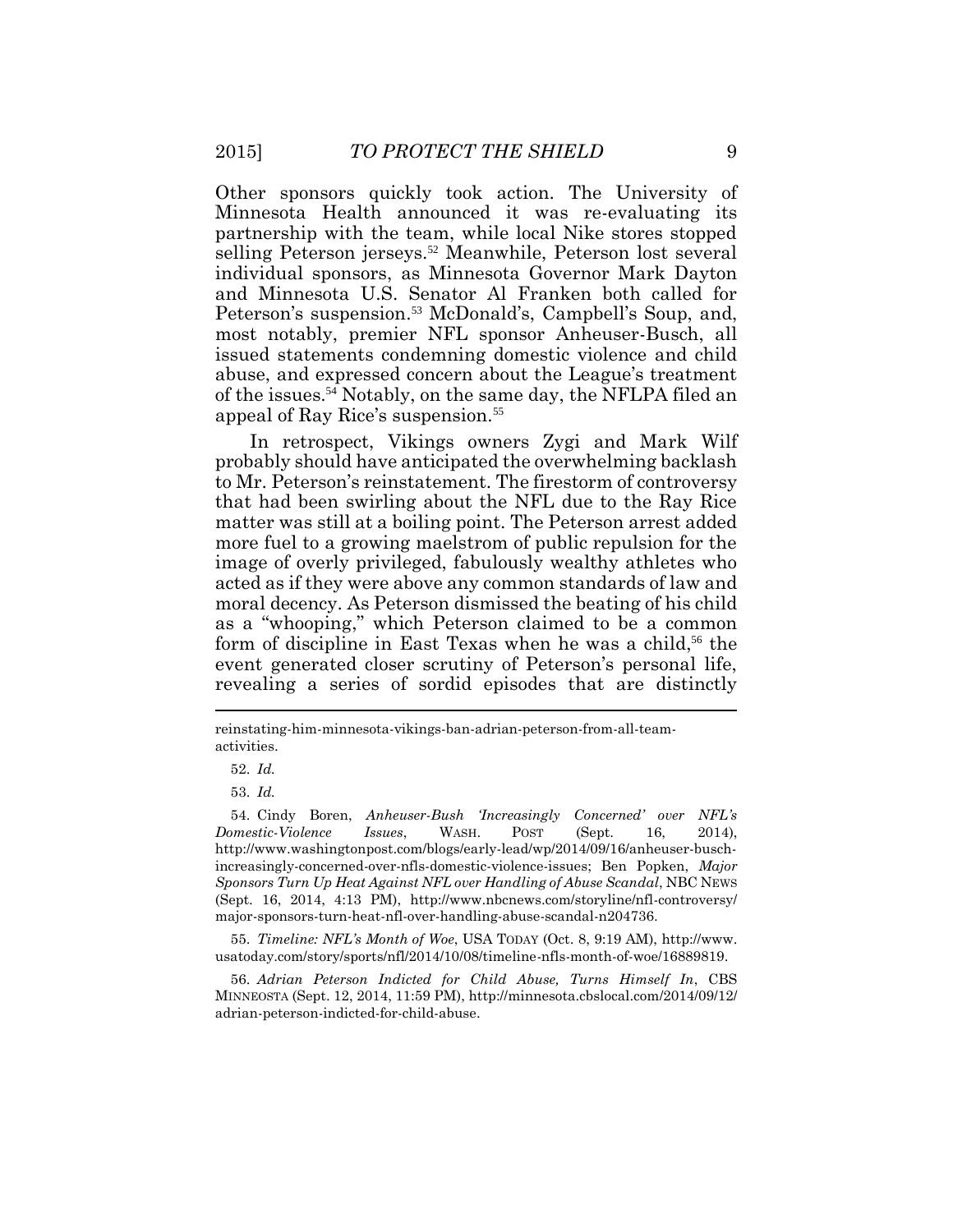10 *BUFFALO LAW REVIEW* [Vol. 63 inconsistent with the image the Vikings, the NFL, and their respective sponsors seek to [project.](https://project.57)<sup>57</sup>

 Peterson entered a no-contest plea to a misdemeanor charge on November 4, 2014, under a plea deal resulting in a \$4,000 fine and eighty hours of community [service.](https://service.58)<sup>58</sup> On November 10, 2014, the NFLPA filed an expedited non-injury suspended Peterson for the remainder of the season on November 18, 2014, and Arbitrator Shyam Das upheld the League's right to keep Peterson on the Exempt List pending the [appeal.](https://appeal.60)<sup>60</sup> NFL Appeals Officer Harold Henderson upheld the suspension on December 12, 2014, leaving Peterson eligible for reinstatement in April 2015.<sup>61</sup> The NFLPA promptly filed suit against the NFL in federal district court in Minnesota, alleging that the arbitration decision lacked fundamental fairness and was rendered by a biased [party.](https://party.62)<sup>62</sup> On February 26, 2015, Judge David S. Doty vacated the NFL promptly [appealed.](https://appealed.63)<sup>63</sup> grievance seeking Peterson's [reinstatement.](https://reinstatement.59)<sup>59</sup> The NFL arbitration award, overturning Peterson's suspension. The

 *Reinstatement While League Conduct Policy Review Proceeds*, WASH. POST (Nov. 10, 2014), <http://www.washingtonpost.com/news/sports/wp/2014/11/18/adrian>peterson-could-return-this-weekend-to-vikings-or-not-for-a-long-time.

60. *Id.* 

 $\overline{a}$ 

61. Tom Pelissero, *NFL Denies Adrian Peterson's Appeal, Upholds Suspension*, USA TODAY (Dec. 12, 2014, 9:59 PM), <http://www.usatoday.com/story/sports/nfl>/ vikings/2014/12/12/adrian-peterson-appeal-denied-suspension-upheld/20321311.

62*. NFLPA Sues NFL in Peterson Case*, ESPN, <http://espn.go.com/nfl>/ story/\_/id/12031568/nfl-players-association-sues-nfl-ruling-case-adrian-petersonminnesota-vikings (last updated Dec. 15, 2014, 8:03 PM).<br>63. Brian Murphy, *Vikings: Ruling, Appeal further Complicate Adrian* 

 vikings-adrian-peterson-reinstated-by-federal-judge (last updated Feb. 28, 2015). *Peterson Case*, TWINCITIES, [http://www.twincities.com/sports/ci\\_27603938](http://www.twincities.com/sports/ci_27603938)/

<sup>57.</sup> Mike Kaszuba et. al., *Behind Peterson's Perfect Image Lay an Imperfect Human Being*, STARTRIBUNE, <http://www.startribune.com/sports/vikings>/ 278137431.html (last updated Oct. 7, 2014, 1:29 PM).

 child-abuse-charge-avoid-jail (last updated Nov. 5, 2014, 11:16 AM). 59. Mark Macke*, NFLPA Files Grievance Seeking Adrian Peterson's* 58. *Peterson Enters No Contest Plea*, ESPN, [http://espn.go.com/nfl/story/\\_/id](http://espn.go.com/nfl/story/_/id)/ 11819670/adrian-peterson-minnesota-vikings-enter-plea-lesser-charge-felony-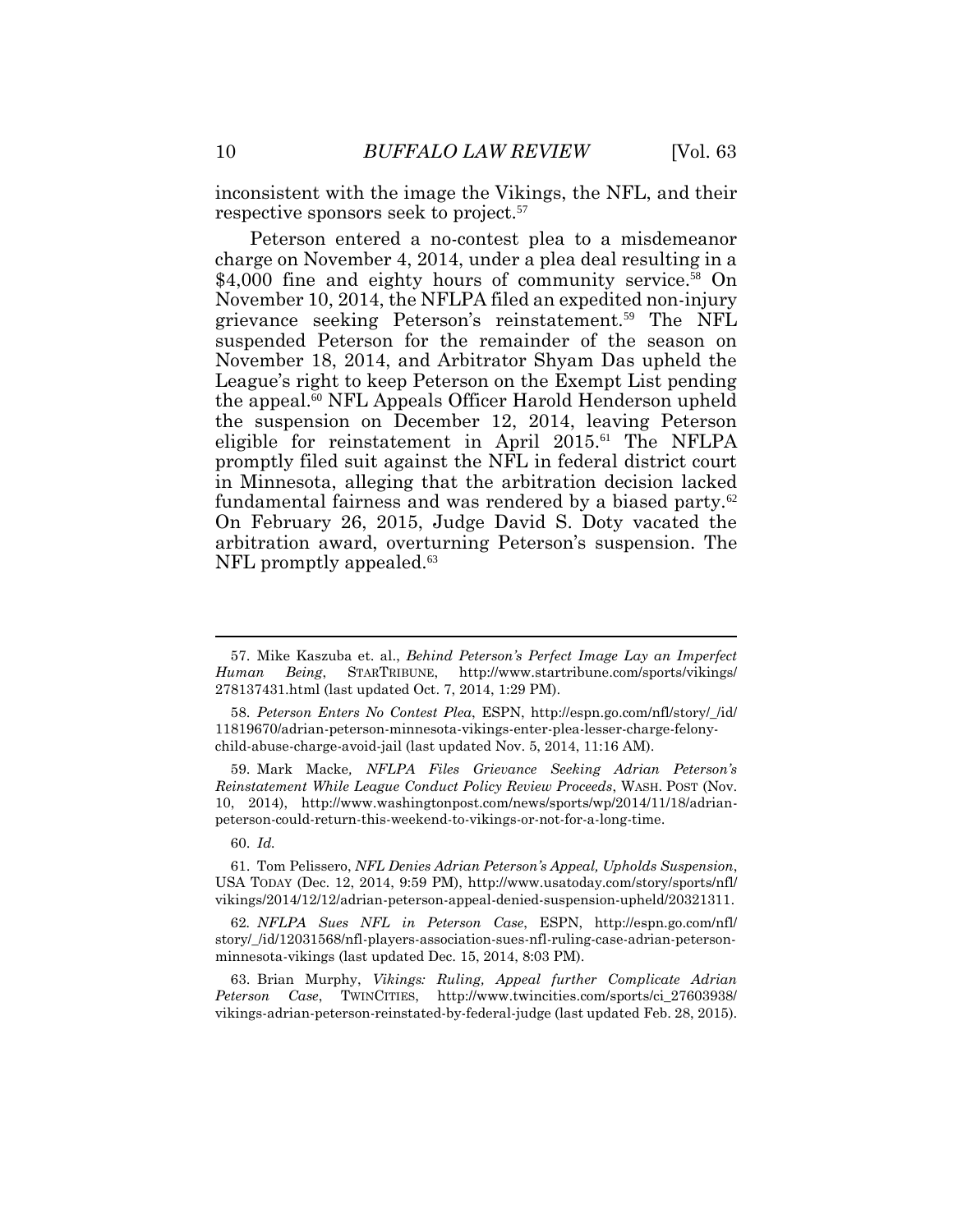#### C*. Jonathan Dwyer, Greg Hardy, and Domestic Violence*

 The NFL's "worst week ever"<sup>64</sup> continued on September Jonathan Dwyer for two incidents of domestic violence against his wife in July.<sup>65</sup> According to a police report, Mr. Dwyer head-butted his wife, breaking her nose, after she refused to have sex with him.<sup>66</sup> Police were called by neighbors, but when they arrived Mrs. Dwyer told them that she had been having an argument on the phone with a relative, and that only she and her son were at home.<sup>67</sup> The following day, Mr. Dwyer punched his wife in the face, punched a wall, and then threw a shoe, striking their seventeen-month-old son in the [stomach.](https://stomach.68)<sup>68</sup> Later, Mrs. Dwyer incident, but returned when Mr. Dwyer texted her a picture of a knife and threatened to kill himself in front of their son.<sup>69</sup> Mrs. Dwyer also stated that Mr. Dwyer had been at home when the police arrived, but she was afraid and lied about his [presence.](https://presence.70)<sup>70</sup> Mrs. Dwyer was eventually able to leave the state, at which time she reported the domestic violence to the [police.](https://police.71)<sup>71</sup> 17, 2014, with the arrest of Arizona Cardinals running back admitted that she had fled the home following the first

 On September 17, 2014, the Cardinals placed Mr. Dwyer on the reserve/non-football illness list.<sup>72</sup> On the same day,

 $\overline{a}$ 

71. *Id.* 

72. Howard, *supra* note 65; McClam, *supra* note 66.

<sup>64.</sup> Daniel Berger, *How Much Do you Know About the NFL's Worst Week Ever?*, MSNBC, <http://www.msnbc.com/msnbc/how-much-do-you-know-about-the-nfls>worst-week-ever (last updated Sept. 20, 2014, 11:40 AM).

<sup>65.</sup> Adam Howard, *NFL Running Back Jonathan Dwyer Arrested for Domestic Violence*, MSNBC, <http://www.msnbc.com/msnbc/minnesota-vikings-bans-adrian> -peterson (last updated Sept. 17, 2014, 8:53 AM).

 *Dwyer*, NBC NEWS (Sept. 18, 2014, 1:39 PM), <http://www.nbcnews.com>/ 66. Erin McClam, *Police Detail Assault Allegations Against NFL's Jonathan* storyline/nfl-controversy/police-detail-assault-allegations-against-nfls-jonathandwyer-n206466.

<sup>67.</sup> *Id.* 

<sup>68.</sup> *Id.* 

<sup>69.</sup> *Id.* 

<sup>70.</sup> *Id.*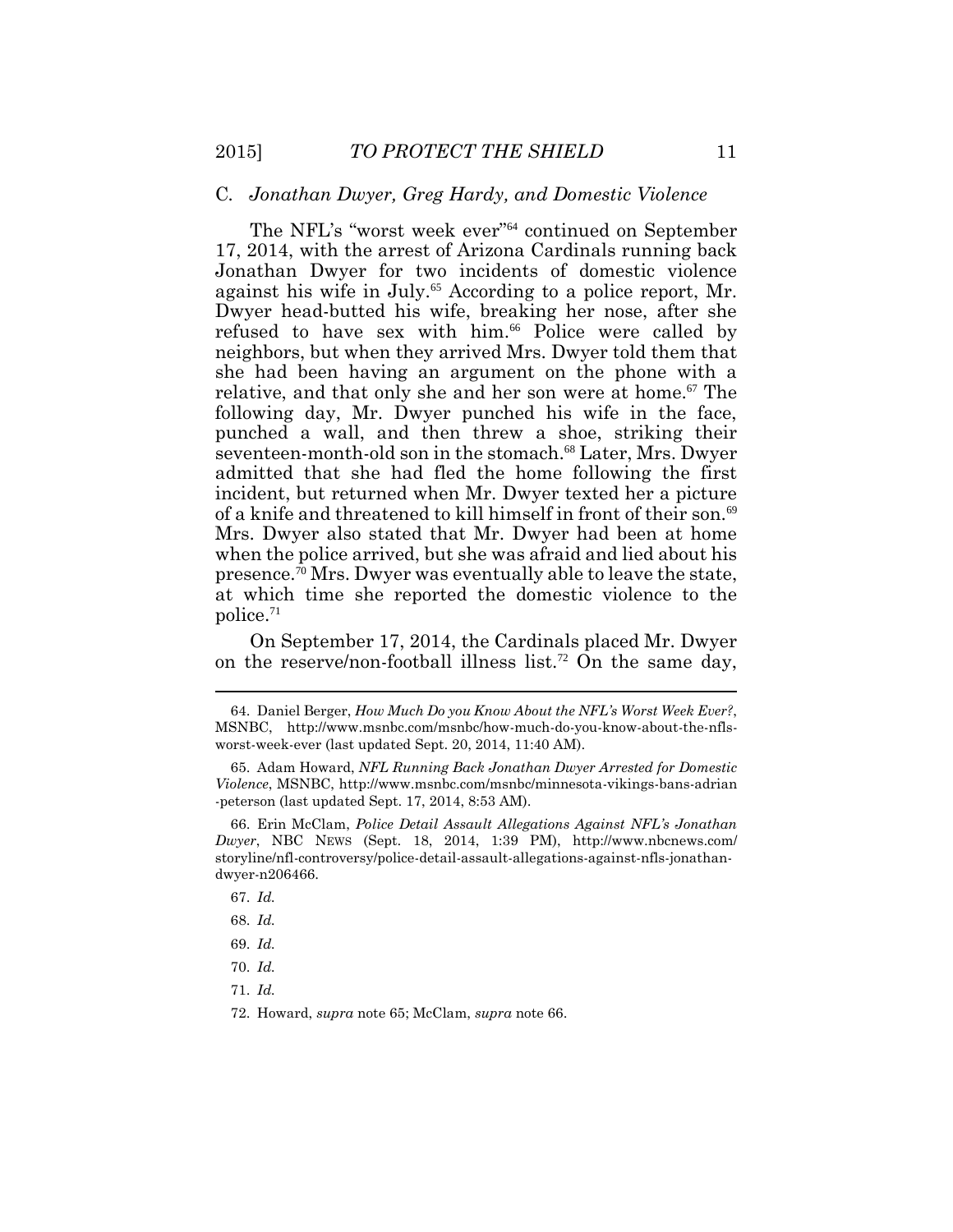12 *BUFFALO LAW REVIEW* [Vol. 63<br>Carolina Panthers defensive end Greg Hardy agreed to be with Ray Rice and Adrian [Peterson.](https://Peterson.73)<sup>73</sup> Mr. Hardy appealed his July criminal conviction for two counts of domestic assault and threatening to kill his former [girlfriend.](https://girlfriend.74)<sup>74</sup> The evidence presented at trial revealed another story of substantial intoxication, drug abuse, and [excess.](https://excess.75)<sup>75</sup> As the jury trial was alleged victim, Nicole [Holder.](https://Holder.76)<sup>76</sup> The prosecutor informed the court that Ms. Holder had reached a civil settlement with Mr. placed on the Exempt Commissioner's Permission List, along to begin, however, prosecutors were unable to locate the Hardy—and [vanished.](https://vanished.77)<sup>77</sup>

 Shortly after the news broke of Jonathan Dwyer's arrest, billion deal as a marketing partner of the [League.](https://League.79)<sup>79</sup> Ms. Nooyi decried the behavior of Rice, Peterson, and Dwyer as in the face of the values we at PepsiCo believe in and cherish."<sup>80</sup> NFL sponsors Bose, Visa, and Verizon issued the CEO of PepsiCo, Indra Nooyi, addressed the "NFL's acknowledged mishandling" of the domestic violence and child abuse [issues.](https://issues.78)<sup>78</sup> Pepsi is in the midst of a decade long \$1 "disgusting, absolutely unacceptable, and completely fly[ing]

76. Michael Gordon et al., *Greg Hardy Case was Unraveling for Weeks*, CHARLOTTE OBSERVER,<http://www.charlotteobserver.com/incoming/article104226> 50.html (last updated Feb. 15, 2015, 9:53 PM).

77. *Id.* 

80. Dockterman, *supra* note 78.

 sports/index.ssf/2014/09/greg\_hardy\_reportedly\_placed\_o.html (last updated 73. Craig Stephenson, *Greg Hardy Reportedly Placed on Exempt List by Carolina Panthers; Out Indefinitely*, ALA. MEDIA GROUP, <http://www.al.com>/ Sept. 17, 2014, 2:00 PM).

 74. *See* Michael Gordon et al., *Panthers Greg Hardy Guilty of Assaulting Female, Communicating Threats*, CHARLOTTE OBSERVER (July 16, 2014), <http://www.charlotteobserver.com/2014/07/15/5044910/parthers.greg-hardy>arrives-for.html.

<sup>75.</sup> *Id.* 

<sup>78.</sup> Eliana Dockterman, *Pepsi Exec Calls NFL Players' Behavior 'Repugnant'*, TIME (Sept. 18, 2014), <http://time.com/3398991/pepsi-nfl-ray-rice-adrian>peterson.

<sup>79.</sup> *PepsiCo, NFL Renew Sponsorship Deal*, ESPN, <http://espn.go.com/nfl>/ story/\_/id/6935541/pepsico-nfl-renew-long-term-sponsorship-deal (last updated Sept. 6, 2011, 6:13 PM).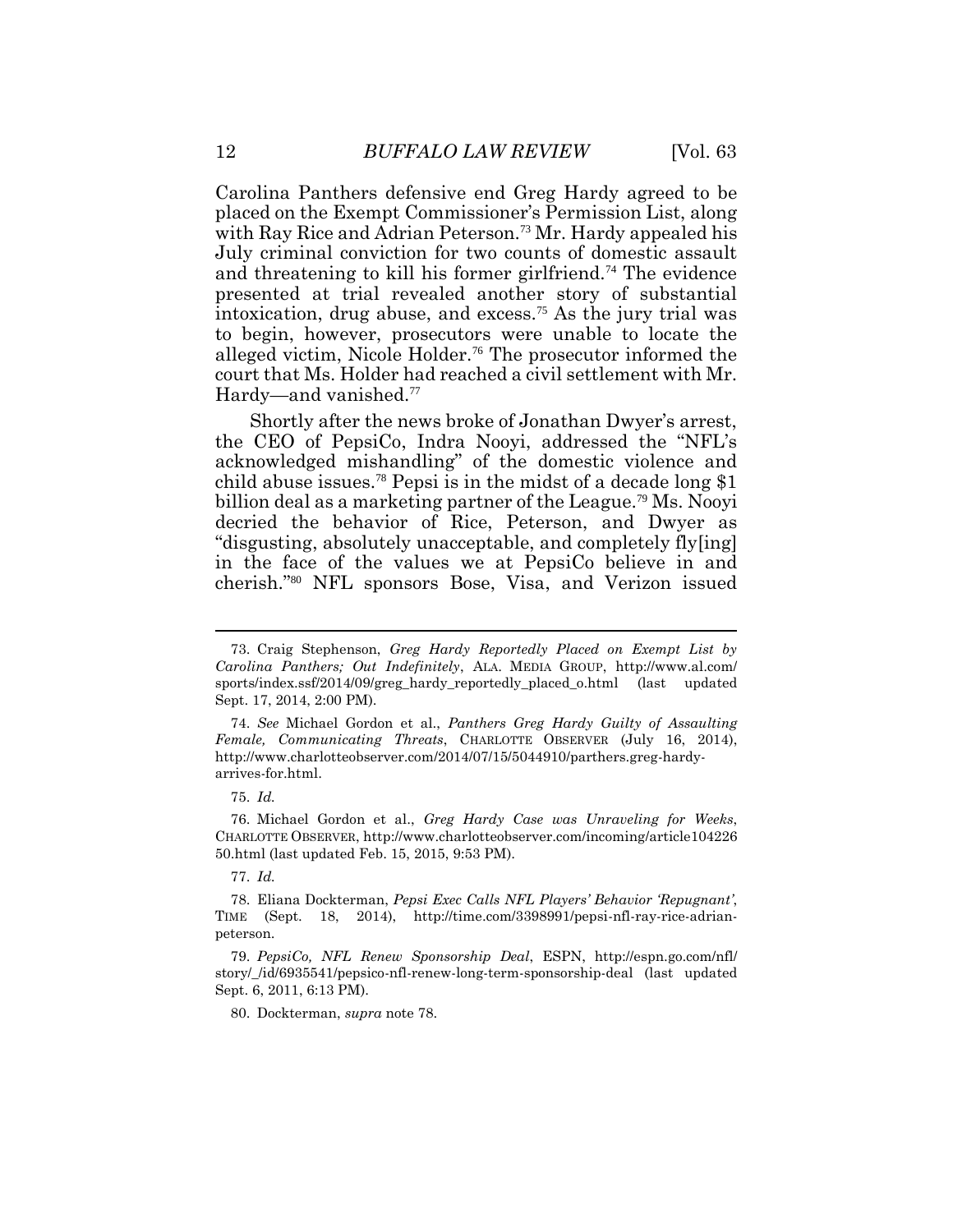similar [statements.](https://statements.81)<sup>81</sup> The worst was yet to come. On September 19th, 2014, Procter and Gamble announced that it was dropping its sponsorship of the NFL's annual breast cancer awareness campaign for October 2014.<sup>82</sup>

### II. THE EVOLUTION OF DISCIPLINE UNDER COMMISSIONER ROGER GOODELL

#### A. *Criminal Activity by NFL Players*

 While the events described above seem to indicate a League of hoodlums, the actual rate of criminal activity in the NFL population since 2000 compared to national averages for men in their age range is actually rather low at least for some types of [crimes.](https://crimes.83)<sup>83</sup> Unfortunately for the NFL, arrested for are domestic violence, gun-related/nonviolent crimes, and sex [offenses.](https://offenses.84)<sup>84</sup> In absolute numbers, USA Today's NFL Arrest Database shows that driving under the influence, domestic violence, and gun-related offenses are first, second, and third in order of prevalence since 2010.<sup>85</sup> such a database is, in and of itself, a significant problem for a League, which has as its mission "[t]o provide our fans, entertainment in the world, and to do so in a way that is however, the *types* of crimes NFL players are most habitually Moreover, the fact that there is sufficient data to maintain communities and partners the highest quality sports and

<sup>81.</sup> *See* Howard, *supra* note 65.

 *Initiative Amid NFL Issues*, SPORTINGNEWS (Sept. 19, 2014, 1:09 PM), http:// 82. Tadd Haislop, *Procter & Gamble Cancels Breast Cancer Awareness Month*  <www.sportingnews.com/nfl/story/2014-09-19/nfl-domestic-violence-sponsors>proctor-and-gamble-breast-cancer-awareness-month-pink-crest-roger-goodell.

 *Players*, FIVETHIRTYEIGHT (July 31, 2014, 12:50 PM), <http://fivethirtyeight.com>/ 83. *See* Benjamin Morris, *The Rate of Domestic Violence Arrests Among NFL*  datalab/the-rate-of-domestic-violence-arrests-among-nfl-players.

<sup>84.</sup> *See id.* 

<sup>85.</sup> Steven Ruiz*, A Closer Look at NFL Arrests Since 2010*, USA TODAY (Sept. 24, 2014), <http://q.usatoday.com/2014/09/24/infographic-nfl-arrests-since-2010> ray-rice-greg-hardy-ray-mcdonald-domestic-violence-adrian-peterson-childabuse.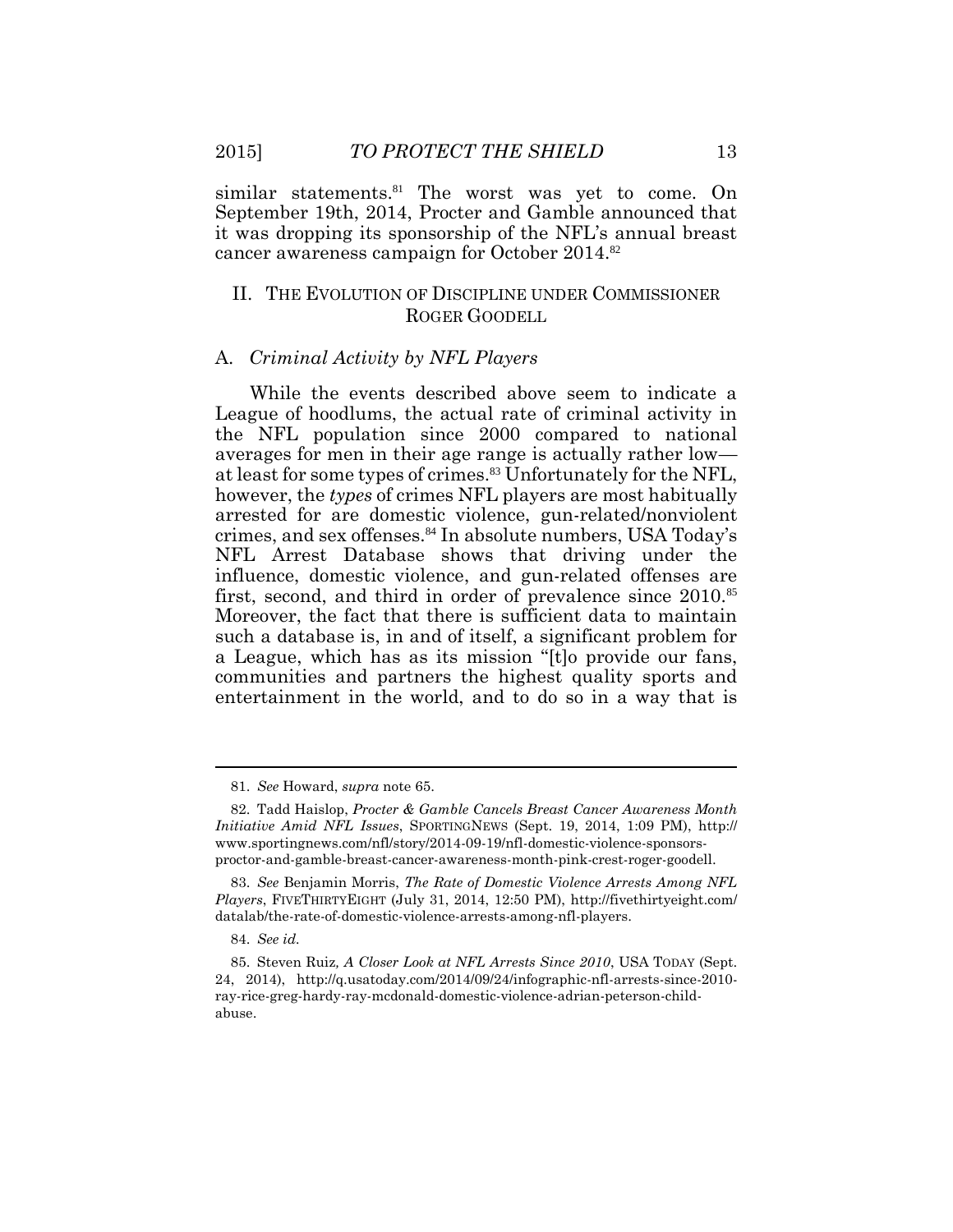14 *BUFFALO LAW REVIEW* [Vol. 63 consistent with our values."<sup>86</sup> Of course, the high profile the relatively few people engaged in criminal conduct. nature of the League's players exacerbates the notoriety of

#### B*. The 2007 Personal Conduct Policy Revisions*

 year for the League in terms of player disciplinary issues, there have been other seasons with similar challenges. It is no accident that the first revisions to the initial NFL Personal Conduct Policy promulgated in 1997 occurred in 2007<sup>87</sup> after the new Commissioner suspended Adam "Pacman" Jones, a Tennessee Titans cornerback, for an entire season after he was indicted on felony charges in two Cincinnati Bengals wide receiver Chris Henry for eight games after he was arrested four times in fourteen [months.](https://months.89)<sup>89</sup> The new policy was announced a month after Chicago Bears defensive lineman Tank Johnson was imprisoned for probation violations—after being allowed a dispensation from house arrest to practice and play in the Super Bowl.<sup>90</sup> Although 2014 has certainly been the most disastrous separate [incidents.](https://incidents.88)<sup>88</sup> At the same time, Goodell suspended

 The key difference in the 2007 Personal Conduct Policy was that it did not apply only to [players.](https://players.91)<sup>91</sup> Therefore, it was not collectively bargained, although the NFLPA was consulted while it was being developed, and then-NFLPA

 $\overline{a}$ 

<sup>86.</sup> *Mission and Values*, NFL, <http://static.nfl.com/static/content/public/photo>/ 2014/12/19/0ap3000000445869.pdf (last visited Feb. 3, 2015).

 new-personal-conduct-policy (last updated Dec. 19, 2014, 10:35 AM); *NFL*  87. *NFL Owners Endorse New Personal Conduct Policy*, NFL, <http://www.nfl.com/news/story/0ap3000000441758/article/nfl-owners-endorse>-*Personal Conduct Policy*, ESPN (Mar. 13, 2007), <http://sports.espn.go.com/nfl>/ news/story?id=2798214.

<sup>88.</sup> Judy Battista, *Tougher N.F.L. Suspends Two Players for Conduct*, N.Y. TIMES (Apr. 11, 2007), <http://www.nytimes.com/2007/04/11/sports/football/11> nfl.html.

<sup>89.</sup> *Id.* 

 90. *Bears' Johnson Sentenced to 120 Days in Jail*, ESPN,<http://sports.espn.go>. com/nfl/news/story?id=2800083 (last updated Mar. 15, 2007, 8:45 PM).

 91. *NFL Owners Endorse New Personal Conduct Policy*, *supra* note 87.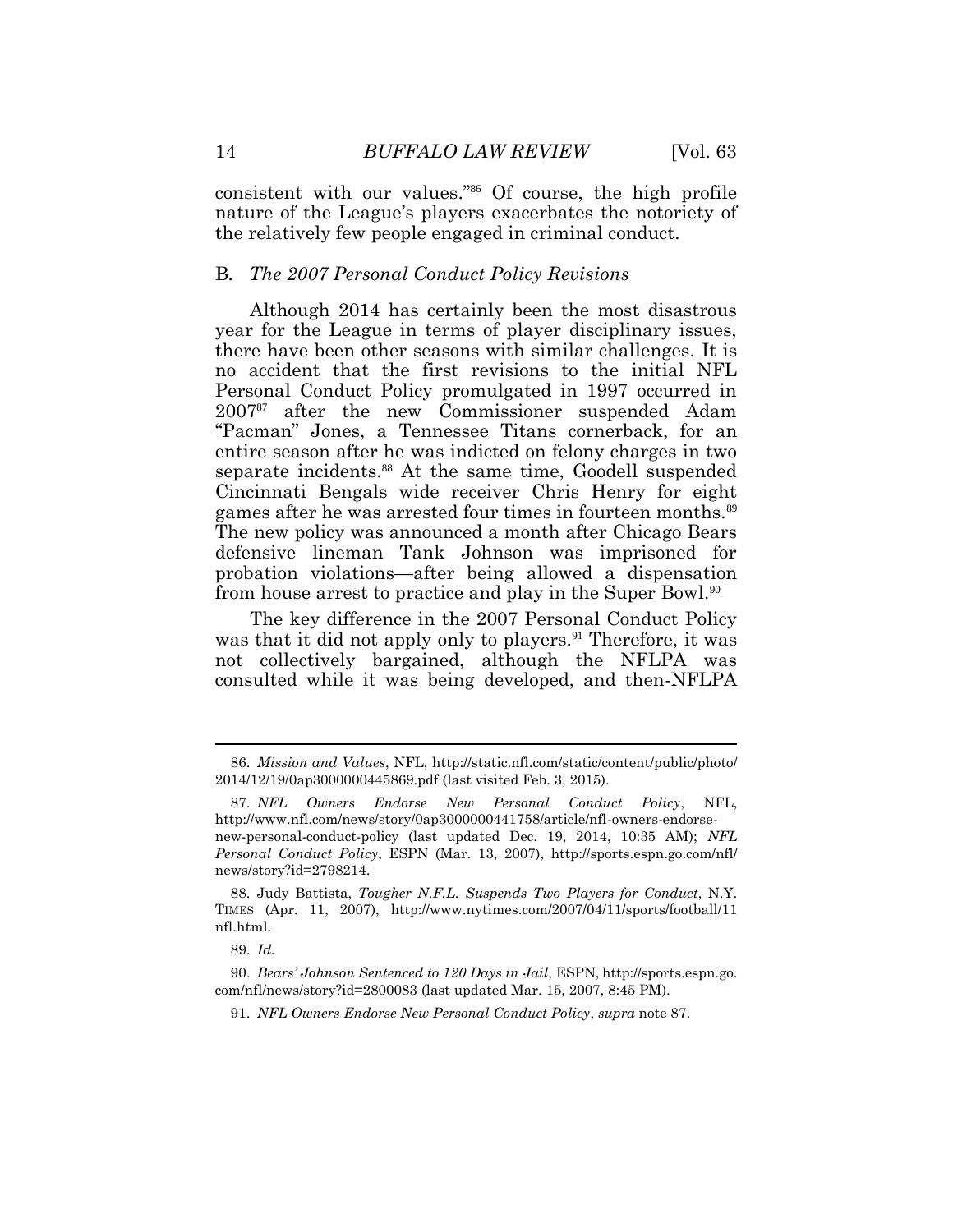Director Gene Upshaw was supportive of the [Policy.](https://Policy.92)<sup>92</sup> Under the 2007 Policy, all "Covered Persons" were required to refrain from "violent and/or criminal activity."<sup>93</sup> Domestic violence was specifically identified as a violation of the Policy, which applied to all League and team employees and subject a club to [discipline.](https://discipline.95)<sup>95</sup> prospective [employees.](https://employees.94)<sup>94</sup> Significantly, the failure to report prohibited conduct was an additional violation that could

 Critics noted that the 2007 Policy gave the Commissioner broad powers to act as judge and jury, but unfortunately it did not achieve its [objectives.](https://objectives.96)<sup>96</sup> A 2013 analysis revealed that the rate of arrest of NFL players actually increased slightly the debacle that unfolded in 2014. following implementation of the  $2007$  Policy<sup>97</sup>—even before

#### the debacle that unfolded in 2014. C*. Discipline of Owner Jim Irsay*

 Indianapolis Colts owner Jim Irsay pled guilty to driving while under the [influence.](https://influence.98)<sup>98</sup> Commissioner Goodell suspended Irsay for six games and fined him \$500,000—the maximum allowable under the NFL [Constitution.](https://Constitution.99)<sup>99</sup> Some An interesting counterpoint developed when players objected, claiming that the punishment was

 97. *Id.* 

99. *Id.* 

<sup>92.</sup> *Goodell Strengthens NFL Personal Conduct Policy*, USA TODAY, <http://usatoday30.usatoday.com/sports/football/nfl/2007-04-10-new-conduct>policy\_N.htm (last updated Apr. 11, 2007, 8:28 AM).

<sup>93.</sup> *NFL Owners Endorse New Personal Conduct Policy*, *supra* note 87.

<sup>94.</sup> *Id*.

<sup>95.</sup> *Id.* 

 *Working?*, BLEACHER REPORT (July 2, 2013), <http://bleacherreport.com/articles>/ 96. *See* Christopher Hansen, *Is Roger Goodell's Personal Conduct Policy* 1691244-is-roger-goodells-personal-conduct-policy-working.

 SPORTS (Sept. 2, 2014, 5:45 PM),<http://www.foxsports.com/nfl/story/roger-goodell>-98. Alex Marvez, *This Time Around, Goodell's Punishment Fits the Crime*, FOX s-punishment-seems-to-fit-jim-irsay-s-crime-090214.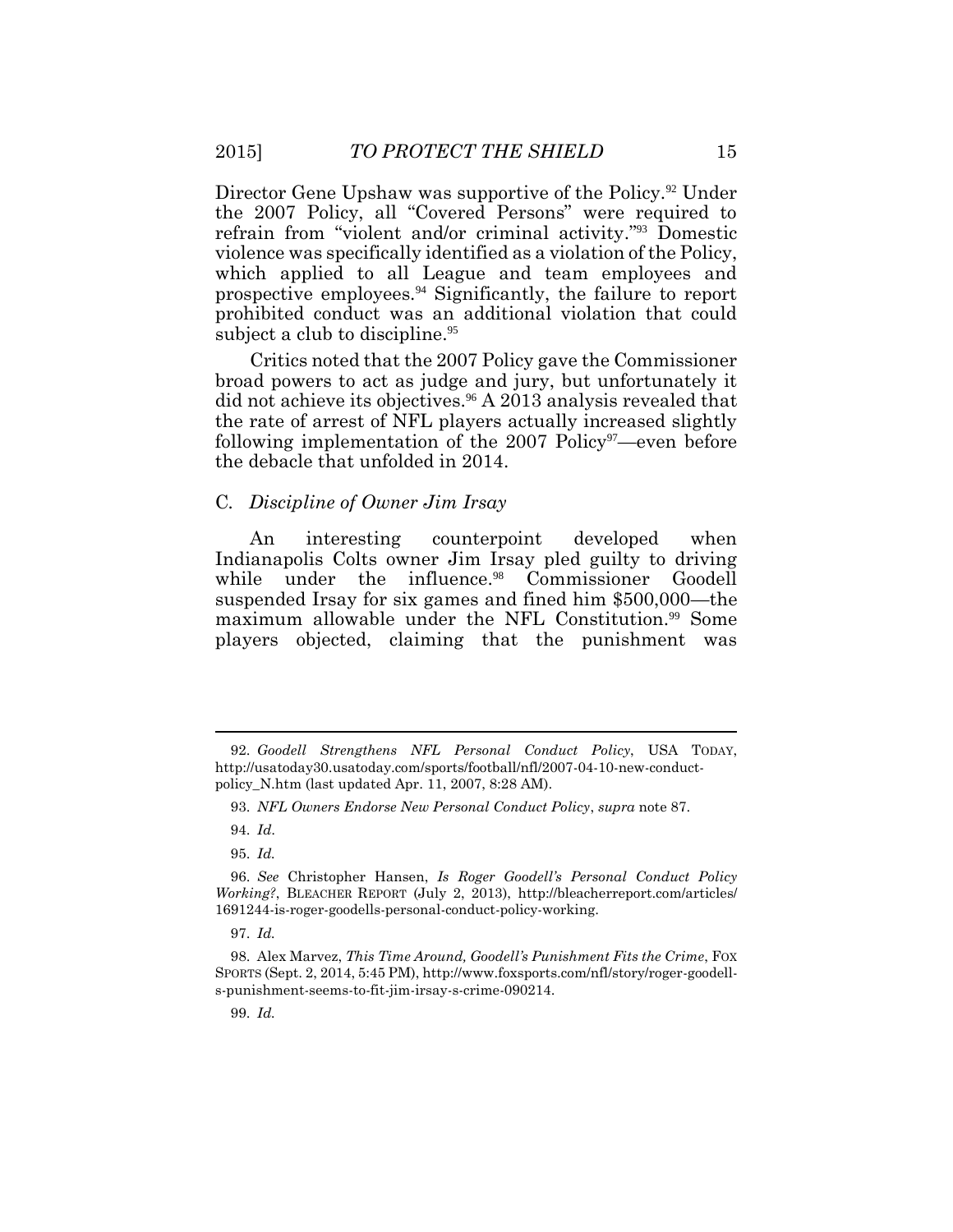16 *BUFFALO LAW REVIEW* [Vol. 63 relatively light.<sup>100</sup> Still, the suspension demonstrated the Commissioner's intent to hold all "Covered Persons" accountable under the new, revised Personal Conduct Policy that he had revised just the previous month in response to the Ray Rice outcry.

#### D*. NFLPA Reaction to Events of 2014*

 Commissioner made the unprecedented statement that October 2014 were not fruitful, with the NFLPA taking the position that the event was a "bargaining session."<sup>103</sup> That tact was forcefully rejected by the NFL, with Greg Aiello, NFL Senior Vice-President, Communications, citing the decades of precedent for the Commissioner's authority in disciplinary matters.<sup>104</sup> Further discussions resulted in a stalemate.<sup>105</sup> The NFLPA's primary concerns about the prospective Policy revisions included a concern that all players were viewed as "perpetrators," and a laundry list of  $\overline{a}$ Nevertheless, the NFLPA continued to resist the Commissioner's disciplinary actions, appealing the actions taken against Rice and Peterson.<sup>101</sup> When the NFL announced its review of the Personal Conduct Policy, the "[e]verything is on the table."<sup>102</sup> Meetings with the NFLPA in other items, including the unnamed former players who

 CBS SPORTS (Sept. 16, 2014, 9:33 PM), [http://www.cbssports.com/nfl/eye-on-](http://www.cbssports.com/nfl/eye-on)101. John Breech, *NFLPA Officially Appeals Ray Rice's Indefinite Suspension*, football/24712363/nflpa-officially-appeals-ray-rices-indefinite-suspension.

 CBS SPORTS (Sept. 19, 2014, 4:11 PM), [http://www.cbssports.com/nfl/eye-on-](http://www.cbssports.com/nfl/eye-on)102. Will Brinson, *Roger Goodell: NFL Overhauling Personal Conduct Policy*, football/24716413/roger-goodell-nfl-overhauling-personal-conduct-policy.

 103. *NFL, NFLPA Meet Four Hours to Discuss Conduct Policy*, SPORTS BUSINESS NEWS (Oct. 10, 2014, 10:00 PM),<http://www.sportsbusinessnews.com/content/nfl>nflpa-meet-four-hours-discuss-conduct-policy.

104. Liz Mullen, *NFLPA: Changes in Conduct Code Require Bargaining*, SPORTS BUS. J. (Nov. 3, 2014), [http://www.sportsbusinessdaily.com/Journal/Issues/2014/](http://www.sportsbusinessdaily.com/Journal/Issues/2014) 11/03/Labor-and-Agents/NFLPA.aspx.

 2014, 10:42 PM), [http://www.usatoday.com/story/sports/nfl/2014/11/25/personal-](http://www.usatoday.com/story/sports/nfl/2014/11/25/personal) conduct-policy-nflpa-roger-goodell-demaurice-smith/70127548. 105. *Goodell, Smith Meet to Discuss NFL's Conduct Policy*, USA TODAY (Nov. 25,

<sup>2014,</sup> 100. Mike Wells, *NFL Players Rip Jim Irsay Punishment*, ABC NEWS (Sept. 3, 2014, 6:27 PM), <http://abcnews.go.com/Sports/nfl-players-rip-jim-irsay>punishment/story?id=25238565.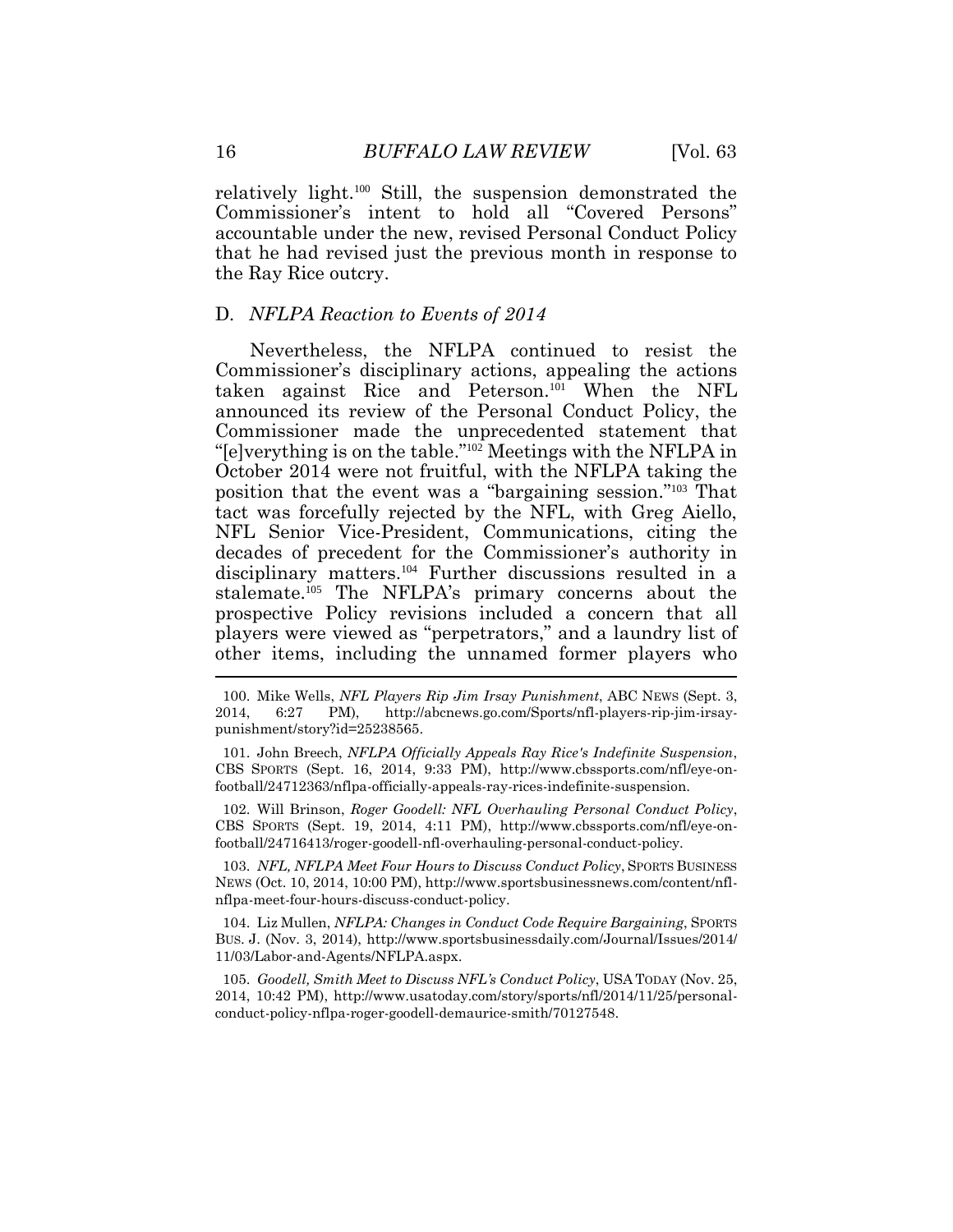would serve as ambassadors under the program.<sup>106</sup> As public consciousness about the domestic violence and child abuse issues among NFL players continued to rise, Senator Jay representatives of each of the four major professional leagues and their respective unions were expected to attend. During those hearings, Senator Rockefeller pointedly referenced the NFLPA's resistance to testifying at the hearing, and cited the "enormous amount of pressure" he felt not to hold the Rockefeller conducted congressional hearings, which hearing.<sup>107</sup>

#### E*. The 2014 Revised Personal Conduct Policy*

 Personal Conduct Policy, which the Commissioner had promised to issue by the Super Bowl, was unanimously endorsed by the NFL Owners at a meeting on December 10, 2014.<sup>108</sup> The revised Policy was "issued pursuant to the Commissioner's authority under the [NFL] Constitution and Bylaws to address and sanction conduct detrimental to the league and professional football."<sup>109</sup> The Policy begins with the statement: "It is a privilege to be part of the National refrain from 'conduct detrimental to the integrity of and In the face of continued NFLPA objections, the revised Football League. Everyone who is part of the league must public confidence in' the NFL."<sup>110</sup>

 Moreover, the Policy specifies that: "It is not enough simply to avoid being found guilty of a crime. We are all held to a higher standard and must conduct ourselves in a way

 *Perpetrators*, USA TODAY (Oct. 14, 2014, 7:14 PM), <http://www.usatoday.com>/ 106. Tom Pelissero, *NFL Denies Domestic Violence Program Treats Players as*  story/sports/nfl/2014/10/24/nflpa-union-domestic-violence-training-prevention/17 850673.

 *Rockefeller Not to Hold Domestic Violence Hearing*, WASH. POST (Dec. 2, 2014, 6:15 107. Marissa Payne, *Updated: NFLPA Denies Union Pressured Sen. Jay*  PM), <http://www.washingtonpost.com/blogs/early-lead/wp/2014/12/02/nflpa-denie> s-sen-jay-rockefellers-claim-that-union-pressured-him-not-to-hold-domesticviolence-hearing.

 108. *NFL Owners Endorse New Personal Conduct Policy*, *supra* note 87.

 com/static/content/public/photo/2014/12/10/0ap3000000441637.pdf. 110. *Id.* 109. *Personal Conduct Policy*, NFL 1 (Dec. 2014), *available at* <http://static.nfl>.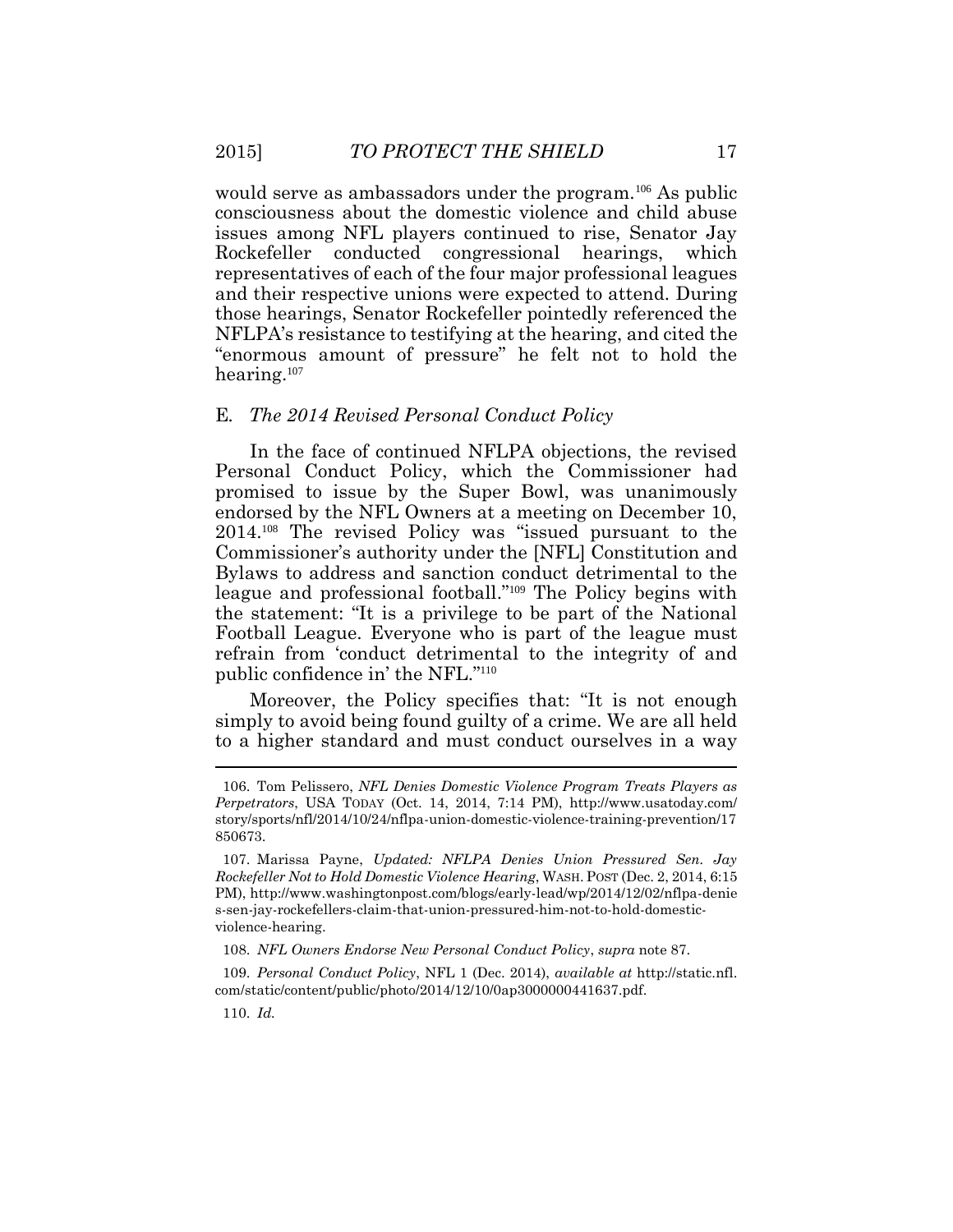18 *BUFFALO LAW REVIEW* [Vol. 63 that is responsible, promotes the values of the NFL, and is lawful."<sup>111</sup>

 Consequently, even in the absence of a criminal conviction, conduct prohibited by the Policy will result in discipline.<sup>112</sup> The very first description of prohibited conduct includes "dating violence, domestic violence, child abuse, and other forms of family violence."<sup>113</sup> First offenses involving this type of conduct will incur a baseline suspension of six games,<sup>114</sup> and a second offense will result in permanent banishment, subject to reinstatement after one year.<sup>115</sup> Mitigating factors will be considered, with higher penalties  *even where the Fifth Amendment would protect them in a*  discipline will not be assessed by criminal legal standards, but rather by the Commissioner's determination that the for repeat offenders.<sup>116</sup> Counseling and evaluation services are incorporated into the process, addressing one of the NFLPA's concerns.<sup>117</sup> While retaliation or interference with the process is prohibited, employees are required to cooperate *legal proceeding*. <sup>118</sup> The Policy specifically states that "circumstances and evidence warrant" action.<sup>119</sup>

 Other significant changes to the Policy include the institution of a new, impartial special counsel to conduct the Policy.<sup>120</sup> The special counsel will handle the initial imposition of discipline.<sup>121</sup> While the Commissioner retains his authority to hear appeals, he also has discretion to investigations on behalf of the NFL, which will no longer wait for the disposition of criminal charges to take action under

111. *Id.* at 2. 112. *Id.*  113. *Id.*  114. *Id.* at 6. 115. *Id.* at 7. 116. *Id.*  117. *Id.* at 3. 118. *Id.* at 4. 119. *Id.*  120. *Id.*  121. *Id.* at 5.

 $\overline{a}$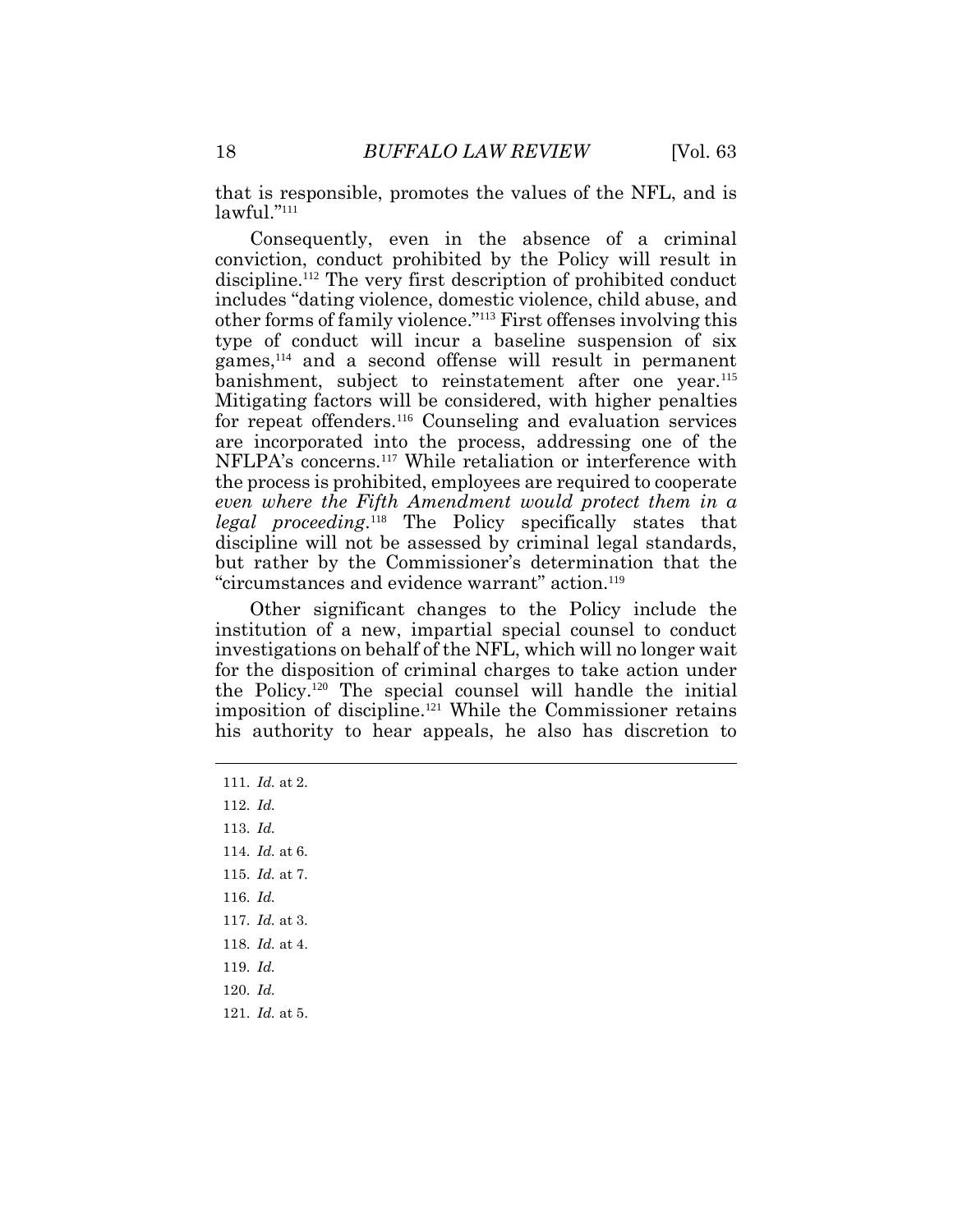applies to everyone employed by the League, including the Commissioner.<sup>123</sup> Clubs are also encouraged to incorporate the Policy into their relationships with third parties.<sup>124</sup> appoint an independent expert panel to make recommendations on an appeal.<sup>122</sup> By its terms, the Policy

 The preface to the revised Policy—a principle reiterated NFL is a privilege. By contrast, DeMaurice Smith, the head of the NFLPA, has emphasized that "due process for our players is not a privilege; it's a right."<sup>125</sup> Moreover, from about its brand, the issue of due process and justice for our frequently by the Commissioner—is that employment by the Smith's perspective: "While the league might be concerned players is equally if not more important."<sup>126</sup>

 Technically, Mr. Smith is incorrect. The players' rights in NFL-NFLPA Collective Bargaining Agreement.<sup>127</sup> Those procedures resemble in many ways the traditional due process protections required for criminal matters under the and testimony of witnesses.<sup>128</sup> What Mr. Smith is objecting to disciplinary procedures are set forth in Article 46 of the 2011 Fifth and Fourteenth Amendments, such as notice, discovery,

 those decisions. That particular aspect of due process has always been resisted by the NFL in collective bargaining conduct detrimental to the League, its member clubs or employees, or to professional football," as authorized by the disciplinary decisions, and, in particular, to hear appeals of negotiations because of the owners' reluctance to cede the Commissioner's discretion to take action concerning "any

 $\overline{a}$ 

128. *Id.* 

<sup>122.</sup> *Id.* at 7.

<sup>123.</sup> *Id.* at 1.

<sup>124.</sup> *Id.* 

 cba (last updated Oct. 15, 2014, 10:39 AM). 126. *Id.*  125. Dan Graziano, *Talks on New Conduct Policy Hit Snag*, ESPN, [http://espn.go.com/nfl/story/\\_/id/11702390/nflpa-wants-new-conduct-policy-part](http://espn.go.com/nfl/story/_/id/11702390/nflpa-wants-new-conduct-policy-part)-

 *available at* <https://nflpaweb.blob.core.windows.net/media/Default/PDFs/General> 127. NFL PLAYERS ASS'N, COLLECTIVE BARGAINING AGREEMENT art. 46 (2011), /2011\_Final\_CBA\_Searchable\_Bookmarked.pdf.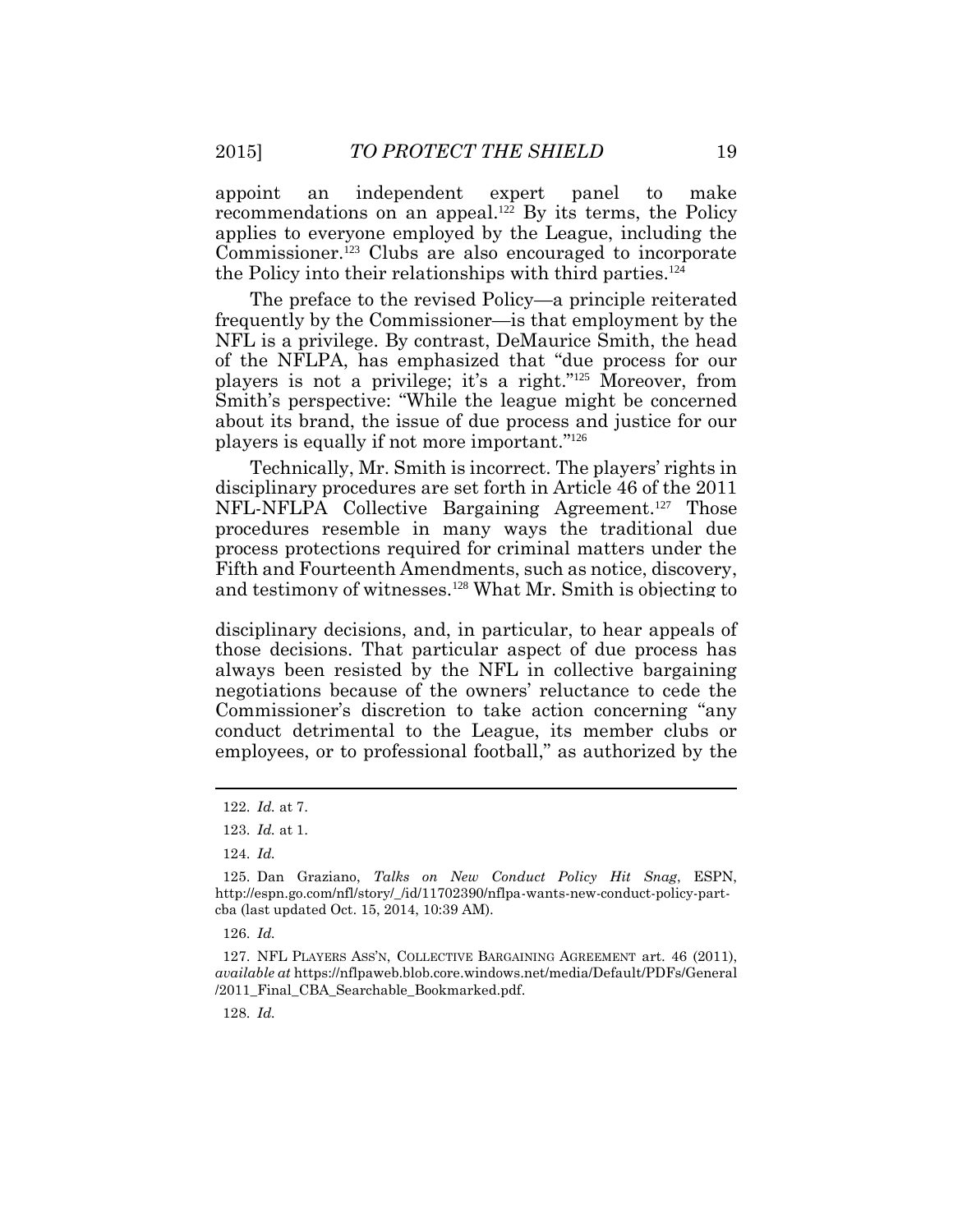charged with "protecting the shield,"<sup>130</sup> and the ability to discipline League employees for action potentially damaging to the NFL brand is integral to that duty. Ironically, Mr. Smith and others have alleged that the NFL brand actually has been damaged by the inconsistent imposition of 20 *BUFFALO LAW REVIEW* [Vol. 63<br>NFL Constitution.<sup>129</sup> The Commissioner of the NFL is discipline under the previous Personal Conduct Policy.<sup>131</sup>

#### III. HOW TO BREAK THE STALEMATE: OR, WHAT WOULD DISNEY DO?

 Like the NFL and every other professional sports league, the Walt Disney Company's success is inherently tied to its image as projected by every aspect of its operations, including, most specifically, its employees. When compared to the requirements of the Disney Look, for example, the NFL (restrictions upon hair length, style and color versus a professional sports leagues have some minimum player dress Personal Code of Conduct requirements seem almost trivial prohibition upon violent criminal actions?).<sup>132</sup> Although most code requirements<sup>133</sup>—some of which occasioned more debate

<sup>129.</sup> Const. & Bylaws of the Nat'l Football League art. VIII, § 8.6 (effective Feb. 1, 1970, Revised 2006), *available at* <http://static.nfl.com/static/content/public>/ static/html/careers/pdf/co\_.pdf.

 *Own Players and Families*, DAILY NEWS (Sept. 14, 2014, 1:30 AM), <http://www>.  Justin Hathaway, *Roger Goodell Had One Job—To Protect* '*The Shield*'*—and Might Have Failed*, NESN (Sept. 10, 2014, 6:35 PM), <http://nesn.com/2014/09>/ 130. *Roger Goodell and NFL are Protecting a* '*Shield*' *that Fails to Protect its*  [nydailynews.com/sports/football/lupica-shield-nfl-protecting-article-1.1938945;](https://nydailynews.com/sports/football/lupica-shield-nfl-protecting-article-1.1938945) roger-goodell-had-one-job-to-protect-the-shield-and-might-have-failed.

 131. *NFL Union Wants Change on Personal Conduct Policy*, USA TODAY (Nov. 13, 2014, 7:41 PM), [http://www.usatoday.com/story/sports/nfl/2014/11/13/nfl-](http://www.usatoday.com/story/sports/nfl/2014/11/13/nfl) *NFL Inconsistent with Discipline, Needs Uniform Guidelines*, CBS NEWS (Sept. 15, 2014, 4:30 PM), <http://www.cbsnews.com/news/former-steelers-coach-bill>union-wants-change-on-personal-conduct-policy/18983405; *see also Bill Cowher:*  cowher-nfl-inconsistent-with-discipline-needs-uniform-guideline.

 132. *See The Disney Look*, DISNEY CAREERS, <http://cp.disneycareers.com/en>/ about-disney-college-program/disney-look.

<sup>133.</sup> Scott Burnside, *Dress Code Suits NHLers Just Fine*, ESPN, <http://sports.espn.go.com/nhl/columns/story?id=2198862>(last updated Oct. 20, 2005, 6:16 PM).